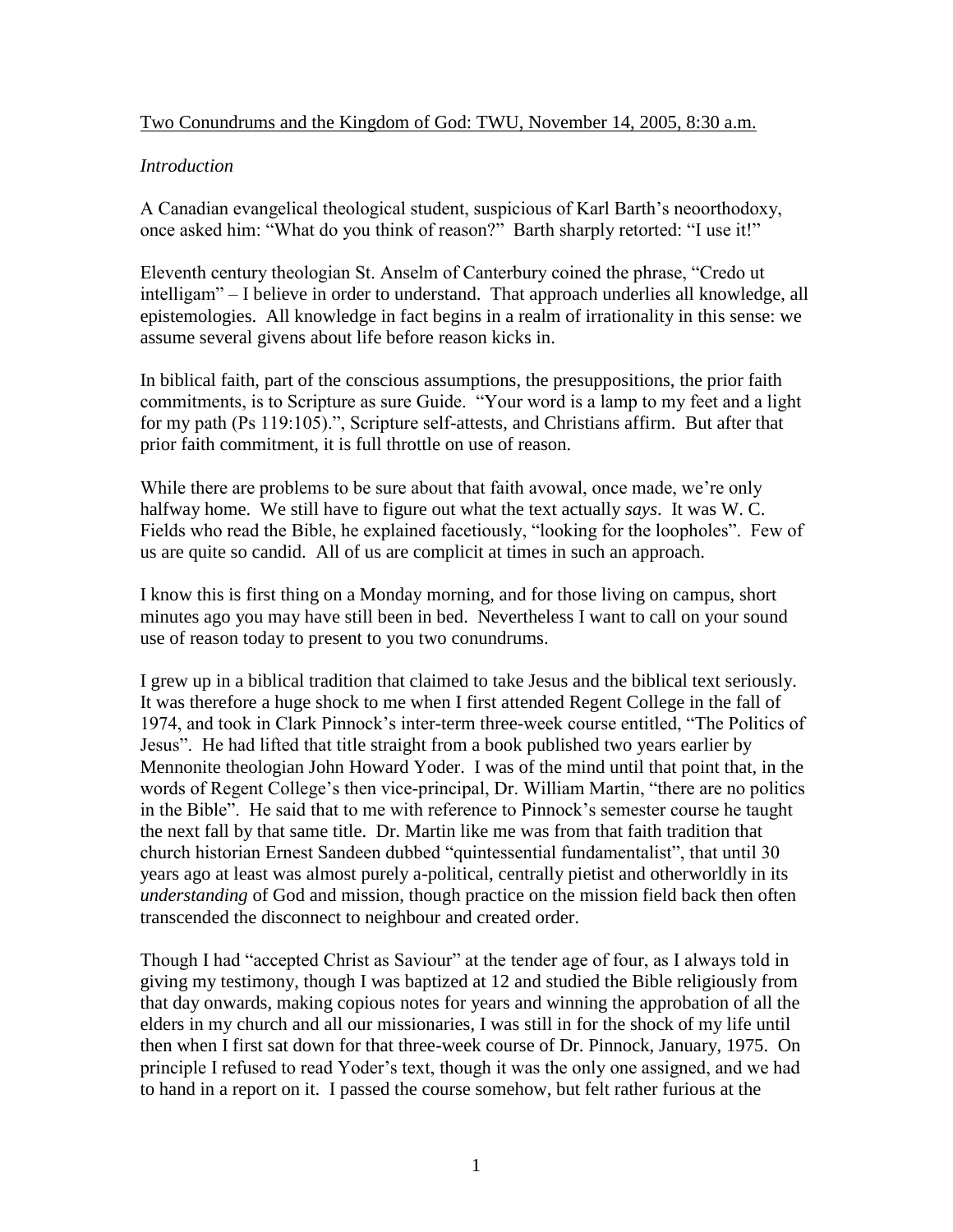"strange Gospel" Pinnock was peddling and many embraced that wet January three decades ago.

But Pinnock, and, I eventually conceded, Yoder, hooked me, and took me through two conversions. Stanley Hauerwas, "America's finest theologian" according to *Time*  magazine a few years ago, who likewise was converted by Yoder's *The Politics of Jesus*, believes that book is bar none *the most important theological watershed of the twentieth century.* Theologian James William McClendon Jr. wrote an outstanding three-volume *Systematic Theology* because he too was transformed by reading Yoder about "the politics of Jesus". Yet Dr. Martin, whom I served as research assistant in my second year at Regent College, said there were no politics in the Bible, he who had read his Bible in the original even, most of his life, and ought to have known!

In the thirty years since I arrived an eager young theologue at Regent College, most pietistic traditions have undergone what I call my first post-Christian "conversion" experience: they became not only convinced that the Bible is about politics, in the United States their current representatives comprise the greatest block of supporters for President Bush and the Republican party. Evangelicals, largely of pietistic origin, have indeed discovered the centrality of politics in the Bible.

But I underwent a second conversion at Regent College that most of my fellow Evangelicals did not, thanks to my professor, Clark Pinnock, and also to John Howard Yoder's book. So did Stanley Hauerwas and James William McClendon Jr., again thanks to Yoder's book. That was to discover that *the biblical way of doing politics was the utterly counterintuitive way of the nonviolent cross.*

About 20 years after the publication of *The Politics of Jesus*, in private conversation at a conference, Yoder told me that he had not once ever been challenged by any biblical scholar about his *reading* of Jesus and the New Testament in that book on the issue of nonviolence. Rather, he had been dismissed because of the *sheer impracticality* of living out that reading.

So I come to my theme this morning: I find in response to Scripture, and in response to the experience of war, two fundamental conundrums about *violence*. I gave a title to my talk: "Two Conundrums and the Kingdom of God".

*Conundrum 1: Violence and Scripture*

Help me reason this out, in the spirit of Karl Barth.

Richard Hays, an American New Testament theologian, has written the premier contemporary study on New Testament ethics. The massive tome is entitled *The Moral Vision of the New Testament: Community, Cross, New Creation*. After spending the first few hundred pages meticulously presenting *how* to read the New Testament to excavate its ethics, he supplies several case studies to demonstrate the theory. One is the issue of violence. In a chapter entitled "Violence in Defense of Justice", Hays leaves no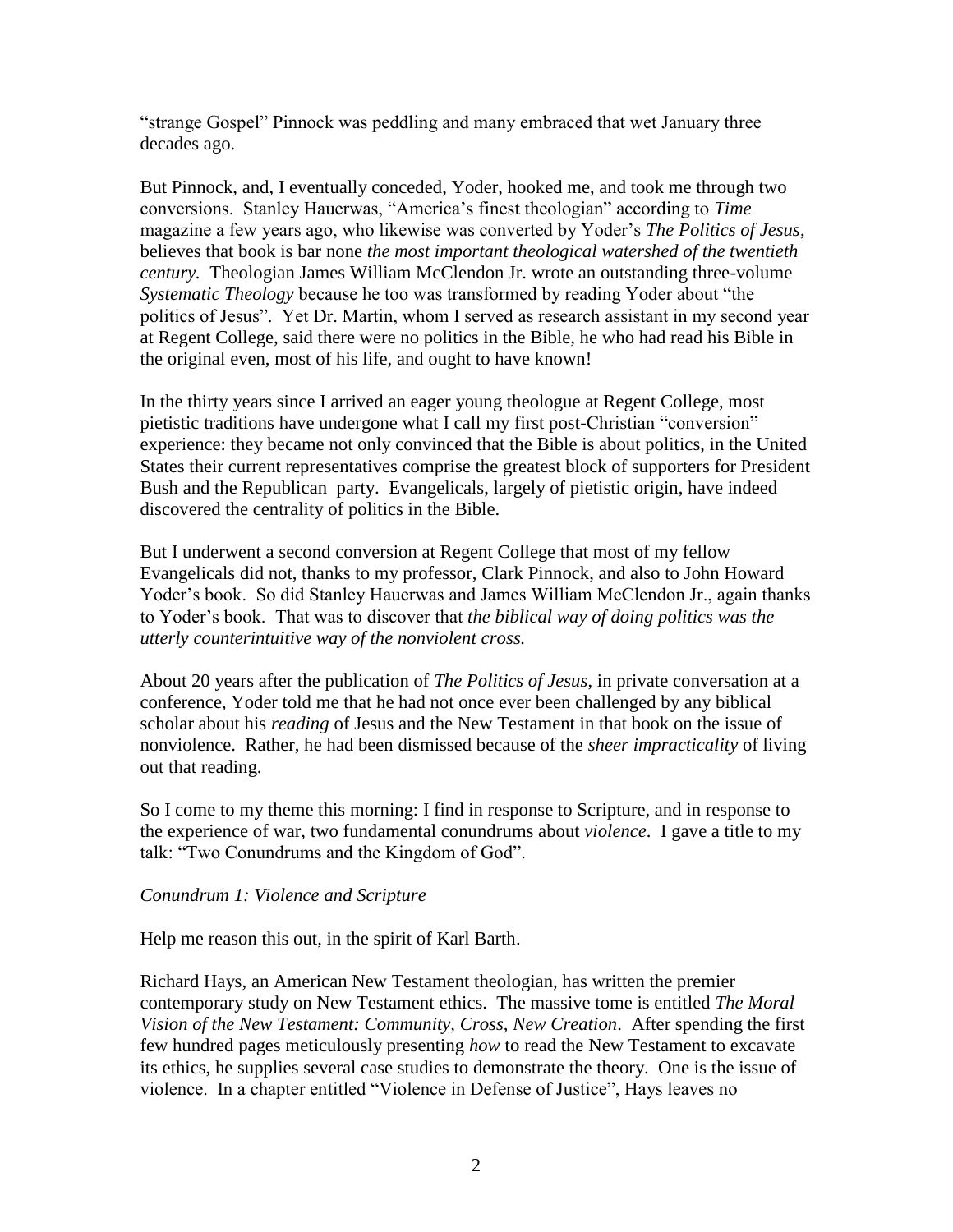exegetical task unturned in sifting through the entire New Testament for its witness concerning violence. He begins with Matthew's Gospel, in particular the Sermon on the Mount. He writes:

The point is that the community of Jesus' disciples is summoned to the task of showing forth the character of God in the world. That character is nowhere more decisively manifest than in the practice of loving enemies (5:44—45), a practice incompatible with killing them.<sup>32</sup> Those who are peacemakers are to be called "sons of God" (5:9) because, like God, they love their enemies (5:45, cf. 5:48).<sup>33</sup> Thus, the church's embodiment of nonviolence is—according to the Sermon on the Mount—its indispensable witness to the gospel (p. 329).

Then, under the title "Synthesis: Violence in Canonical Context", he gives an overview of the entire sweep of the New Testament:

Our exegetical illustration of Matthew 5:38—48 has led to the conclusion that the passage teaches a norm of nonviolent love of enemies. Within the context of Matthew's Gospel, the directive to "turn the other cheek" functions as more than a bare rule; instead, as a "focal instance" of discipleship, it functions metonymically [it stands for all responses to an enemy], illuminating the life of a covenant community that is called to live in radical faithfulness to the vision of the kingdom of God disclosed in Jesus' teaching and example. Taken alone, this text would certainly preclude any justification for Jesus' disciples to resort to violence. The question that we must now consider is how Matthew's vision of the peaceful community fits into the larger witness of the canonical New Testament. Do the other texts in the canon reinforce the Sermon on the Mount's teaching on nonviolence, or do they provide other options that might allow or require Christians to take up the sword?

When the question is posed this way, the immediate result—as [Karl] Barth observed $34$ — is to underscore how impressively univocal is the testimony of the New Testament writers on this point (p. 329)…

Hays then takes us on a tour of all the relevant passages buttressing this reading, concluding: "Thus, from Matthew to Revelation we find a consistent witness against violence and a calling to the community to follow the example of Jesus in *accepting*  suffering rather than *inflicting* it (p. 332)."

Then Hays asks the one question most frequently posed in response to his summary of the New Testament: What about the Old Testament witness? He responds:

Taken on its own terms, the Old Testament obviously validates the legitimacy of armed violence by the people of God under some circumstances. This is the point at which one of the methodological guidelines proposed in Part III must come into play: the New Testament's witness is finally normative. If irreconcilable tensions exist between the moral vision of the New Testament and that of particular Old Testament texts, the New Testament vision trumps the Old Testament (p.336)…

He adds: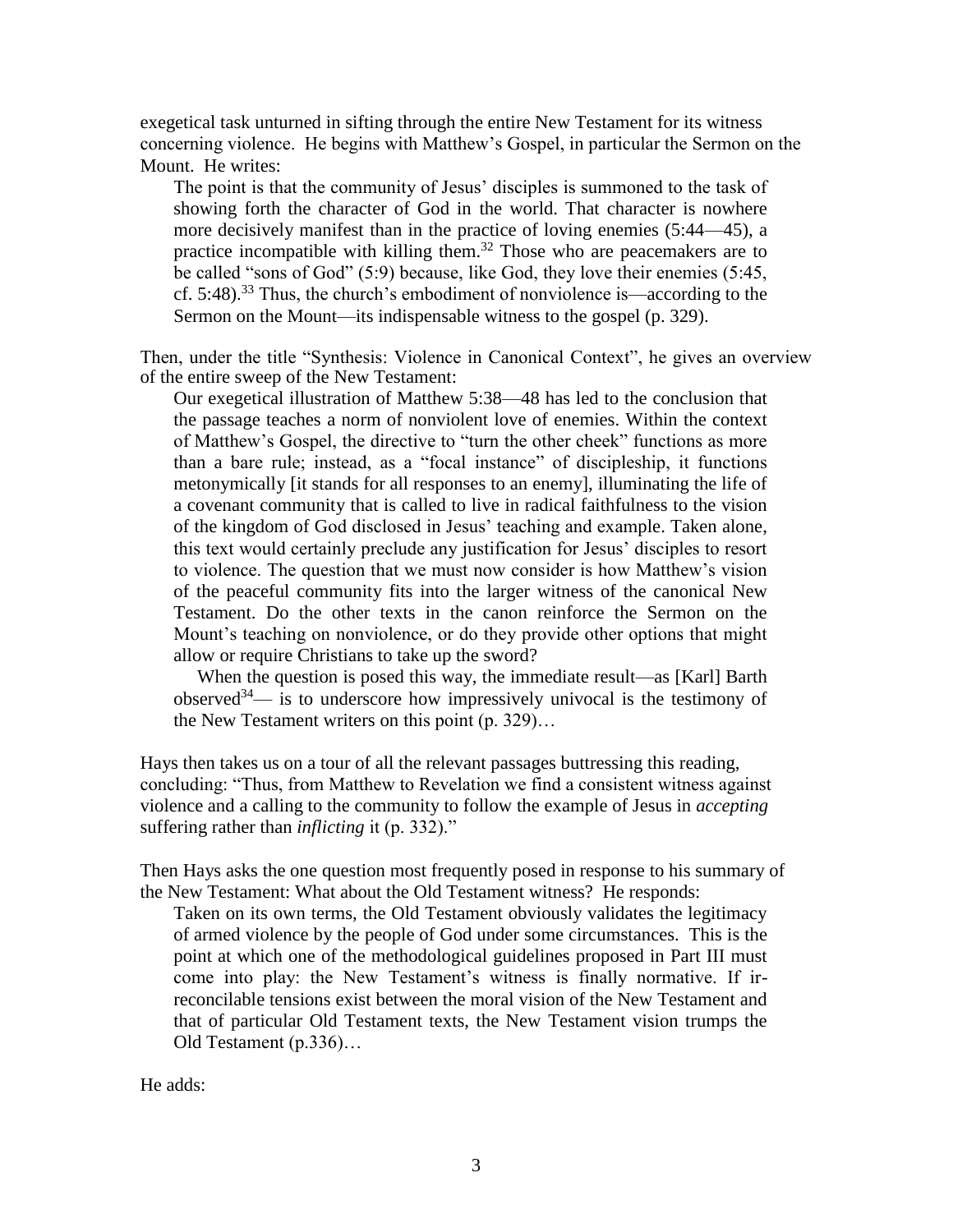The vocation of nonviolence is not exclusively an option for exceptionally saintly individuals, nor is it a matter of individual conscience; it is fundamental to the church's identity and *raison d'être* [reason for existence]*.* Mainline Protestantism has usually treated this matter as though it were a question of individual moral preference, supporting the "right" of individual conscientious objection but also generally sanctioning Christian participation in war. In light of the New Testament's call to the community as a whole to embody the teaching of Jesus, however, this position is untenable and theologically incoherent. The church is called to live as a city set on a hill, a city that lives in light of another wisdom, as a sign of God's coming kingdom… [I]f we ask the larger question about the vocation of the community, the New Testament witness comes clearly into focus: the community is called to the work of reconciliation and—as a part of that vocation—suffering even in the face of great injustice. When the identity of the community is understood in these terms, the place of the soldier within the church can only be seen as anomalous (p. 337).

A little later, he speaks to the issue of *realpolitik*: or how *practical* is this, Mr. Yoder?: To put this in theological shorthand, the New Testament's ethical teaching must always be situated within the context of eschatological hope. If we fail to read the New Testament texts on violence through the lens *of new creation,* we will fall into one of two opposing errors: either we will fall into a foolish utopianism that expects an evil world to receive our nice gestures with friendly smiles, or we will despair of the possibility of living under the "unrealistic" standards exemplified by Jesus. But if we do read the texts through the lens of new *creation,* we will see that the church is called to stand as God's sign of promise in a dark world. Once we see that, our way, however difficult, will be clear (pp. 338 & 339).

Hays notes further:

The *paradigm* mode is the preeminent mode of the New Testament canon's pervasive witness against violence. The Gospel passion narratives are at the center of that witness, along with Paul's kerygma that tells the story of how God has reconciled enemies through the death of his Son. The story of Jesus' exemplary renunciation of violence is in turn reflected in stories such as the death of Stephen and in the exhortation of Peter that believers should follow "in his steps." Nowhere does the New Testament provide any positive model of Jesus or his followers employing violence in defense of justice. (In this respect the New Testament is quite remarkable within the world's literature.) (pp. 339 & 340)

#### And again, in direct response to *realpolitik*:

The truth about reality is disclosed in the cross: God's power is disclosed in weakness. Thus, all who are granted to see the truth through Jesus Christ will perceive the world through the lenses of the Beatitudes and the strange narrative of the Apocalypse, in which the King of kings and Lord of lords is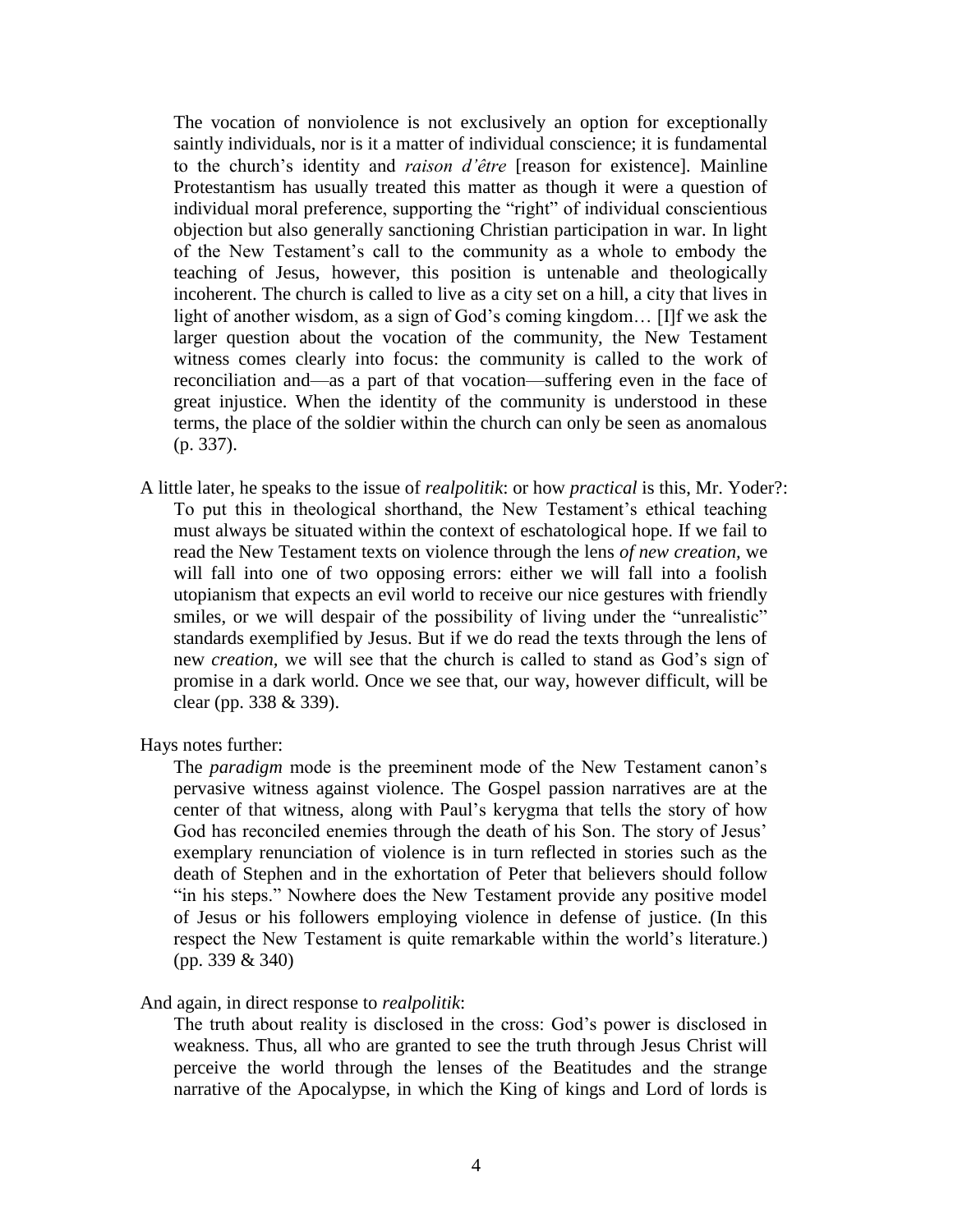the slaughtered Lamb. The power of violence is the illusory power of the Beast, which is unmasked by the faithful testimony of the saints (p. 340)…

Nonviolence, Hays argues, is ultimate *realpolitik*.

Finally, under the title, "OTHER AUTHORITIES", Hays writes:

This is the place where New Testament ethics confronts a profound methodological challenge on the question of violence, because the tension is so severe between the unambiguous witness of the New Testament canon and the apparently countervailing forces of *tradition, reason,* and *experience* (p. 341).

In consideration of each of these three "countervailing forces", the writer carefully nudges us back towards the New Testament text as normative.

Hays' final words in the chapter, under the title, "Living the Text: The Church As Community of Peace", are:

One reason that the world finds the New Testament's message of peacemaking and love of enemies incredible is that the church is so massively faithless. On the question of violence, the church is deeply compromised and committed to nationalism, violence, and idolatry. (By comparison, our problems with sexual sin are trivial.) ….

 Only when the church renounces the way of violence will people see what the Gospel means, because then they will see the way of Jesus reenacted in the church. Whenever God's people give up the predictable ways of violence and self-defense, they are forced to formulate imaginative new responses in particular historical settings… If we live in obedience to Jesus' command to renounce violence, the church will become the sphere where the future of God's righteousness intersects—and challenges—the present tense of human existence. The meaning of the New Testament's teaching on violence will become evident only in communities of Jesus' followers who embody the costly way of peace (pp.  $343 \& 344$ ).

I quoted Hays at such length, since I wanted to put the case home that there is *no biblical warrant for supporting Christian resort to violence at the personal level, or in support of the state's doing our dirty work for us through war against our international enemies, or capital punishment against our domestic enemies.* There is, on the contrary, one New Testament response to our enemies that Jesus gives: "Love your enemies". In Luke's Gospel, the passage goes on, picked up by Saint Paul in Romans 13, "Love your enemies, do good to those who hate you, bless those who curse you, pray for those who mistreat you. If someone strikes you on one cheek, turn to him the other also. If someone takes your cloak, do not stop him from taking your tunic. Give to everyone who asks you, and if anyone takes what belongs to you, do not demand it back. Do to others as you would have them do to you (Luke  $6:27 - 31$ )." Where are W.C. Fields' loopholes in that? Where are the exception clauses anywhere else in the New Testament? And to put the point home, Jesus caps it off with a reprise: "But love your enemies, do good to them, and lend to them without expecting to get anything back. Then your reward will be great,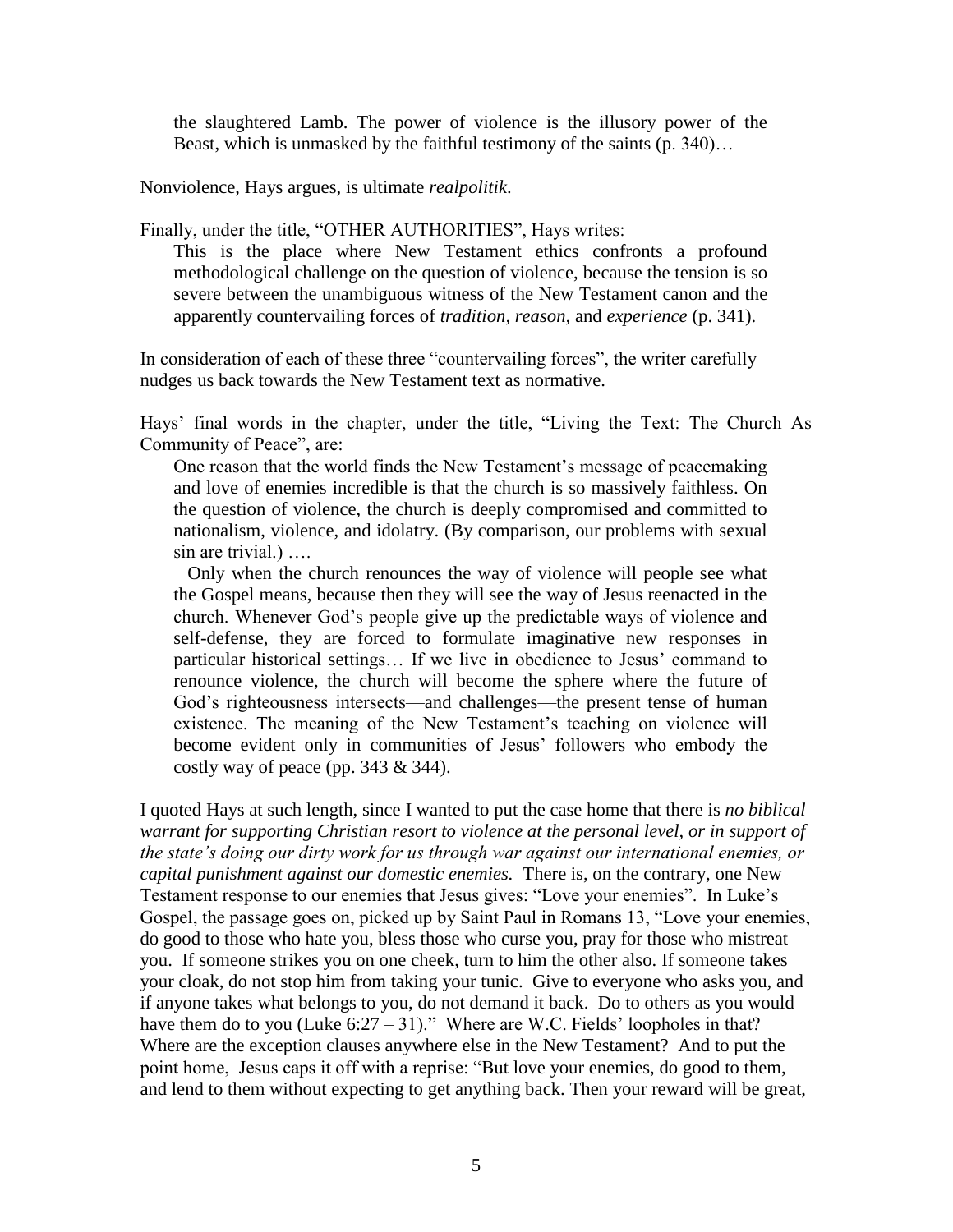and you will be sons of the Most High, because he is kind to the ungrateful and wicked. Be merciful, just as your Father is merciful (Luke  $6:35 - 36$ )." Negative and positive reciprocity are both rejected by Jesus. You have read René Girard, and know his whole inquiry turns on that reality.

The Templeton Prize in Religion winner for 2004 was theoretical cosmologist George F. R. Ellis who co-authored with theologian Nancey Murphy the book, *On The Moral Nature of the Universe*, in which they argue that a "particular moral vision – a 'kenotic' ethic – is supported 'from below' by the social sciences and 'from above' by theology. Contemporary cosmology, they argue, points ultimately to an ethic that centers on selfsacrifice and nonviolence (back cover)." This is consonant, argues Stanley Hauerwas in The 2001 Gifford Lectures, borrowing an expression from John Howard Yoder, "with the grain of the universe" (Hauerwas, 2001) – how God set up things and intended them to work. It is presented in theologian James Alison's book, *Raising Abel* (1996) as "recovery of the eschatological imagination", whose work as well interprets theologically that of René Girard, possibly the foremost living theorist on the origins of human violence. It is given 'systematically' in James Williams McClendon Jr.'s trilogy on *Systematic Theology* as the true starting point of all theology, all God-talk. What a different world, what a different history in the last two millennia, if that had only been dominantly true.

So the conundrum is: why? Why has majority Christian practice overwhelmingly been pro-violence? Dr. Ellis, whom I just mentioned, at a Trinity Western University lecture two years ago, in response to that very question posed by me, said: "Because it is just too hard otherwise."

A character in my novel, *Chrysalis Crucible*, says:

My conclusion from simple observation is: Evangelicals routinely practise an under-your-breath ideologized "footnote theology" that reads repeatedly, "Except our enemies", when quoting John 3:16 and all other similar New Testament ethical teachings. How could Billy Graham *tell* the North Vietnamese that God loves them, when he fully blesses his own country in *doing* the exact opposite; when Billy Graham is still praying with the President for victory in the War – which means massive carnage and widespread wanton destruction? When he apparently wills the utter inversion of *everything Gospel* in treatment of neighbour, enemy and creation?

In my novel, set in West Berlin during the Vietnam War in the early seventies, evangelist Andy Norton has time to kill outside the American army base, while waiting for his colleague to complete a visit inside with an officer. By this time, Andy has been challenged repeatedly about his pro-violence stance with which he had grown up as an Evangelical Christian. In a long soliloquy, his mind finally goes wild. I will read portions of it:

He had some serious thinking to do. Somehow the sight of this Compound, representing American power flung to the far corners of the world, was an inspiration. But not to sing *The Star-Spangled Banner*.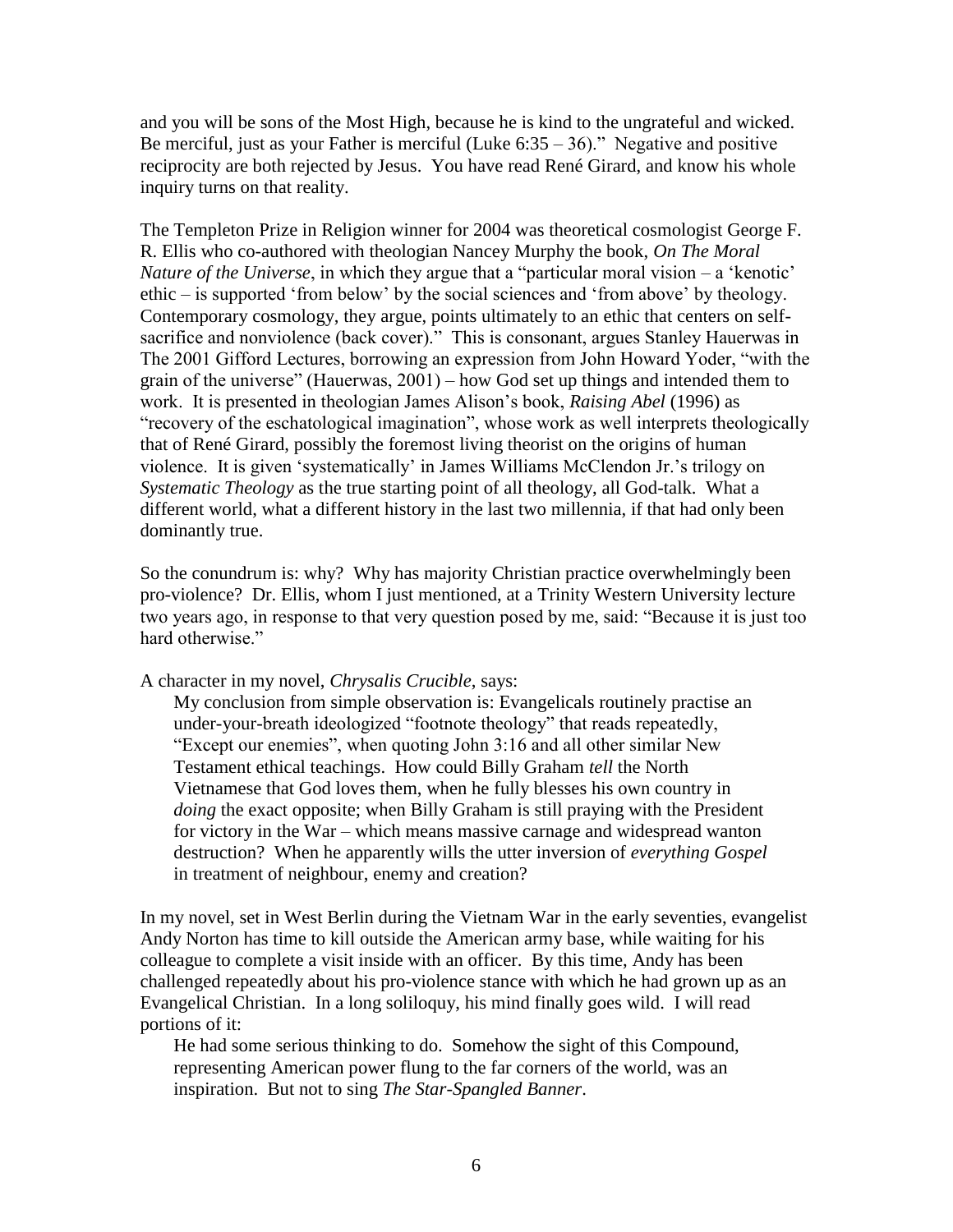Andy's mind first turned to G.E.'s forceful missive about only "preaching the Gospel". He thought immediately of the Matthew 25 passage.

He felt again overwhelmed with the salvation message of the passage. It all turned upon good works performed in this lifetime. And yet he had been raised all his life to believe "*not by works, lest any man should boast*", Paul's teaching, which was all after-death oriented. So did Paul simply contradict Jesus? Did a choice have to be made of that sort? Or was James, in echoing Jesus with *" Show me your faith without deeds, and I will show you my faith by what I do."*, simply out to lunch, author indeed of a "right strawy epistle", unaware that salvation was freely offered without good works?

Were James and Jesus in their teachings somehow heretics? Even though Jesus the icon saved us through His blood? But not through His words lived out? Then Andy remembered the startling discovery in Matthew's Gospel that the "wise man" was not the one who believed, and the "foolish man" not the unbeliever destined for hell fire. Rather, the wise man was "everyone who hears these words of mine and *puts them into practice*". And what was the immediate context for Jesus' "words" to discern what practice? The Sermon on the Mount, which is chock-a-block full of the call to treat the neighbour with justice, mercy and compassion. That was the purview of the wise man. That was the concrete actualization of salvation that is "today".

How had Andy missed, how had the entire Evangelical tradition misread, such evident biblical teaching? Could it be that Evangelicals, for all their protestations of biblical faithfulness, were instead after all most like the legalistic Pharisees, "of their father, the devil", murderers and liars from the beginning? Andy hated it when his mind took such turns. This could get a guy crucified he self-scolded with a chill.

Andy turned to the immense human capacity to inflict human suffering upon one's fellow, as he walked alongside the American Base. The American Army is the most capacitated in the entire world to do precisely that! Images of Agent Orange defoliating multiplied hundreds of thousands of hectares of pristine jungle, and doubtless deforming thousands of unborns for a whole new generation; gas ovens; massive bombings; scientific excising of "cancer" from the body politic; cluster bombs scattered by the millions, and jungle slaughter of soldiers, villagers, and anyone else caught in the crossfire; napalm sending an eight-year-old girl naked down the road, the searing pain all over her face, captured for the world by a happenstance photographer. He wondered at the enormous human capacity and lust for perpetrating overwhelming misery against others.

The thought struck, had he first heard it from Hans?, that this had to be the ultimate inversion of evangelism, when bombs and bullets, Agent Orange, and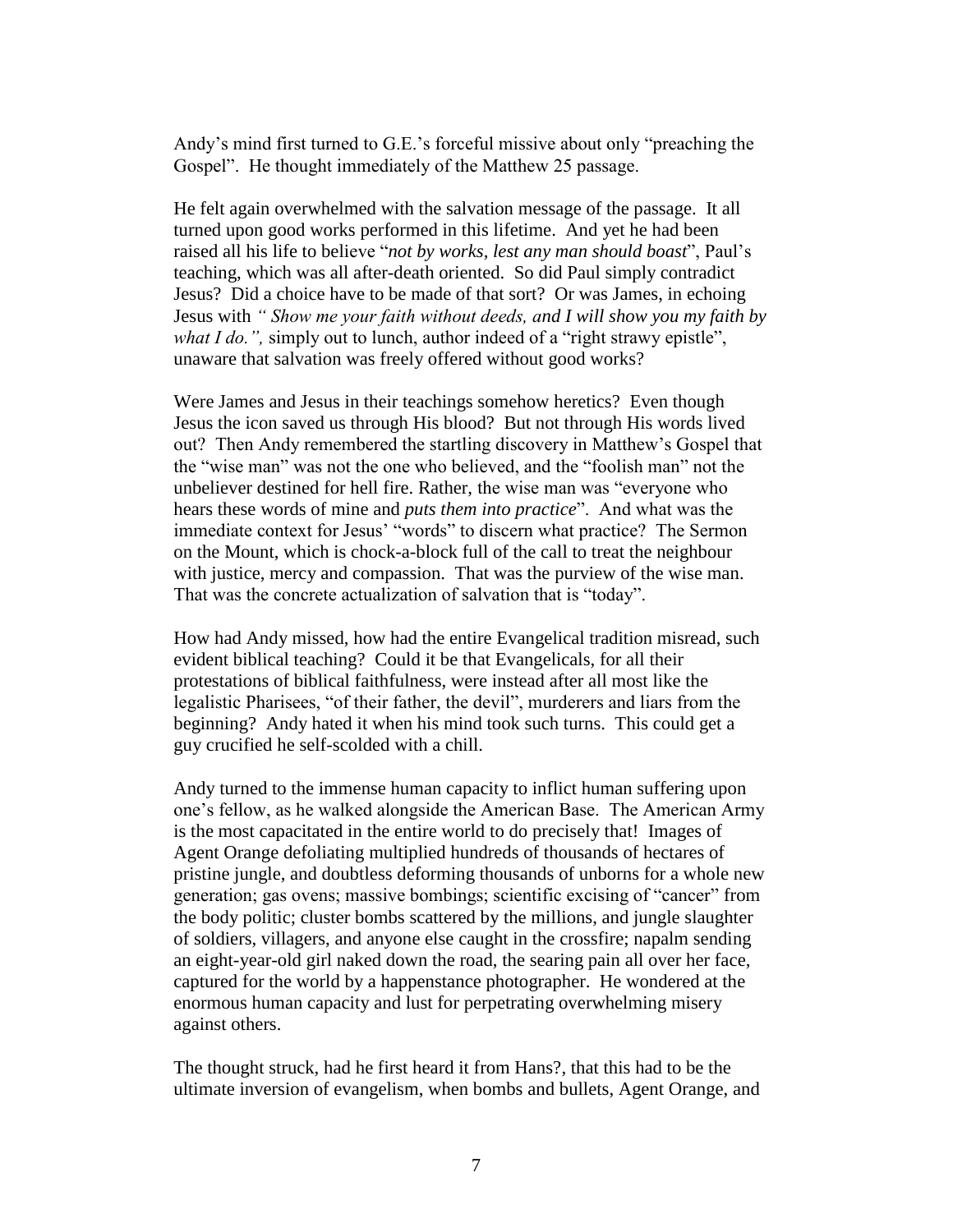God only knows what else in word and deed, not "the good seed", were scattered indiscriminately upon the earth. Pain, death and devastation followed. Massively.

Then the terrifying reminder that Evangelicals *en masse* blessed all that! The ultimate world evangelist gave routine assent, as surely as Saul and those stoning Stephen persecuted the early Christians. Billy always prayed with the President during times of national crisis. And with Graham, the vast majority of Western Evangelicals nodded their approval, like the Nazis at Dachau and elsewhere in the white coats at the end of those one-way train trips. What utter perversion of the Good News. What Gospel travesty. What complete inversion of evangelism. By the world's greatest evangelist, and amongst the world's most virulent religion propagators: Evangelicals.

…

His horror turned to terror that his entire life he had worshipped God and had been formed in all his core beliefs in company with such sycophants of mass murder and mayhem. As if he had been born into a Mafia family, where killing and slaughter were simply routine, justified as what was needed to "get the job done", to enable "normal" life to go on. "Just War" theory as Christians had always enunciated it, Andy suddenly understood, was equally the prerogative of the Mob and every vile tyrant known to humanity. No doubt Christians were more sophisticated than what a Mafia family godfather or dictator might articulate, but in the end, it all boiled down to exactly the same thing: terror and slaughter. People destroyed, the earth raped and pillaged, all for a "just" cause. How could he have been so duped, and not have seen the true face of Christendom, of Evangelicalism, viciously "red in tooth and claw"?

…

His mind moved inexorably to Evangelical, in general Christian, justification of every war fought in the entire history of the church. All had been blessed by the church on both sides of the conflict. Andy knew that over one hundred millions had been slaughtered in the twentieth century so far alone, mostly with the blessing of the church from every side. He knew from Hans the terrible recitation of mass butchery by Western Allies. These hundreds of thousands of immolated innocents just happened to be living in the wrong place at the wrong time, like the infants under two that Herod had destroyed to wipe out the Christ-Child.

*Just like that!*, Andy saw it with a start. Then: *And they're still aimed at murdering the Christ-Child!* What was that Christian World War II slogan?: "Praise God and pass the bombs!". *Sick, and designedly destructive of the Christ-Child in every last one of "the least of these"! Herod's decree marching orders ever since for virtually all Christendom, world without end;*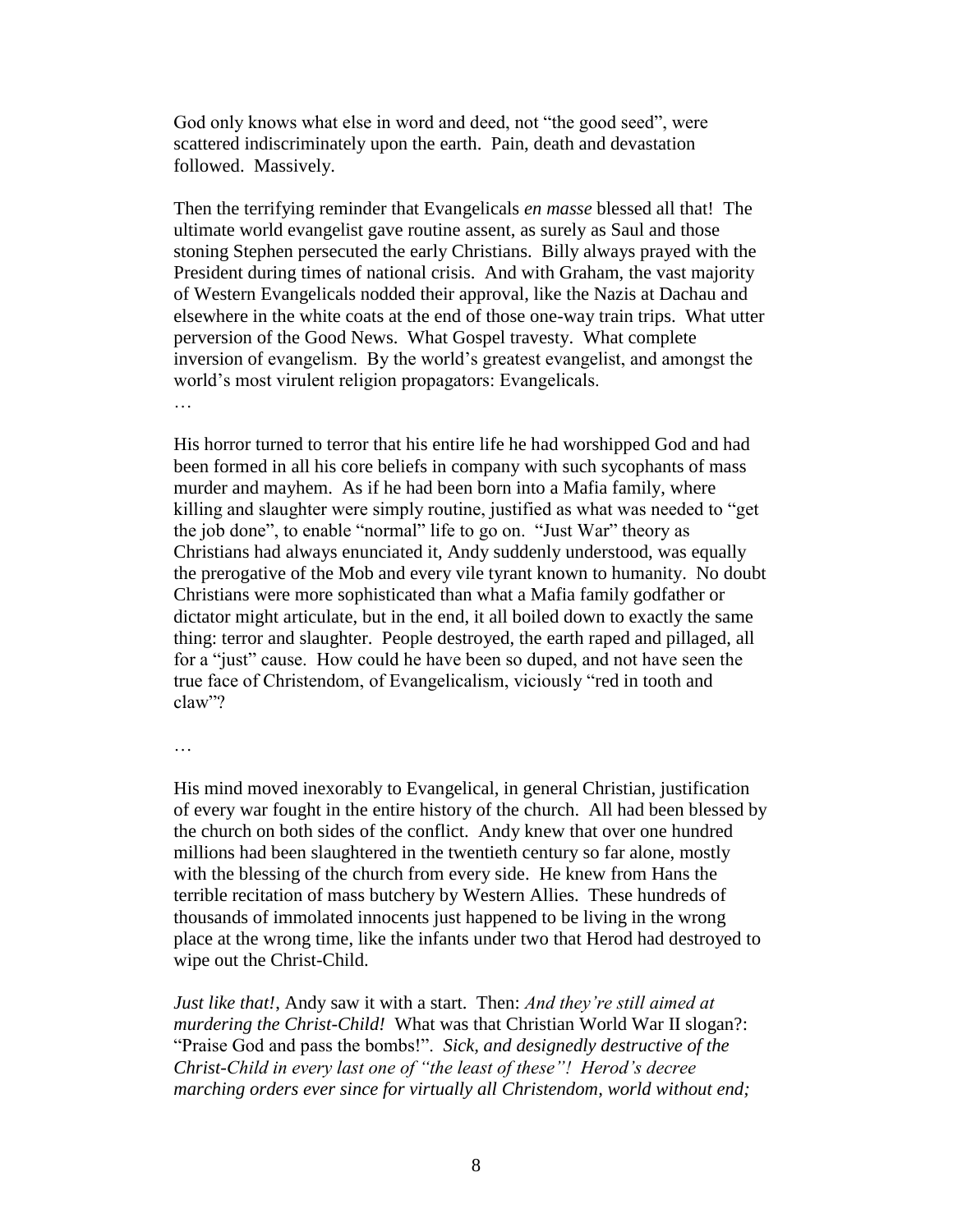*world brought to a horrible end possibly in nuclear nightmare!; all enemies for sure consigned to a God-forsaken end, Amen and Amen, intoned by every military chaplain in the history of Christendom.*

Why was such an obvious biblical association so out of step with virtually everyone else living in the West? Incredible! Astounding! The power of monstrous myth-making to perpetrate the Ultimate Lie: "Might is right. Violence is holy." Isn't that exactly what he was looking at? One clarion symbol of that very mythmaking? A two-millennia religious phenomenon, Christendom, including right up to its most vehement contemporary defenders, Evangelicals, utterly at odds with the most straightforward, most pervasive, most undeniably central Gospel ethical truth: *Love your neighbour; love your enemies*. The Core of the Gospel: *unbridled reconciliation*; the Core of Christendom: *endless violence*. Each in diametrically opposed stark juxtaposition.

…

When Gandhi once was asked what he thought of Western civilization, he paused, then replied: "I think it would be a *great* idea!" Freedom of the Western press for those who own one. Freedom from violence for those who own the biggest guns. Drop that first atomic bomb. Now the Russians will know who has the Biggest Gun! Stupid white men facing each other down on Main Street at High Noon. Little kids all; puerile; totally stunted growth; utter fools every last one, from President John down to Kinky Sex Dee and Christine and Marilyn… A great idea indeed, "civilization", however foreign in the West.

Gandhi might have similarly responded to, 'What do you think of Western Christianity?' with, 'I think it would be a great idea…" Then he might have added, "*They could even start by following Jesus!*" What a novel thought. And for different reasons, but in the end with identical outcome, both believer and non-believer respond: "So what?" Billy Graham, the pagan, the lowly G.I. Private in Vietnam, latest evangelistic convert stroking his New Testament like a good luck charm, while proceeding to engage in routine acts utterly *anti-Christ*: blowing, not welcoming, the enemy to Kingdom Come! That, in the end, is the true measure of Evangelical evangelism. "Kingdom Come" all right, when all is said and done, at the point of the gun, the discharge of the bomb, the launch of the missile. Praise God and drop those bombs, toss those grenades, spew death from the automatic weaponry, fire those missiles. That's God's true Kingdom Come on earth for Western Christianity: all enemies be damned, God be praised forevermore.

…

He could not stop his mind's stream of consciousness. He noticed absently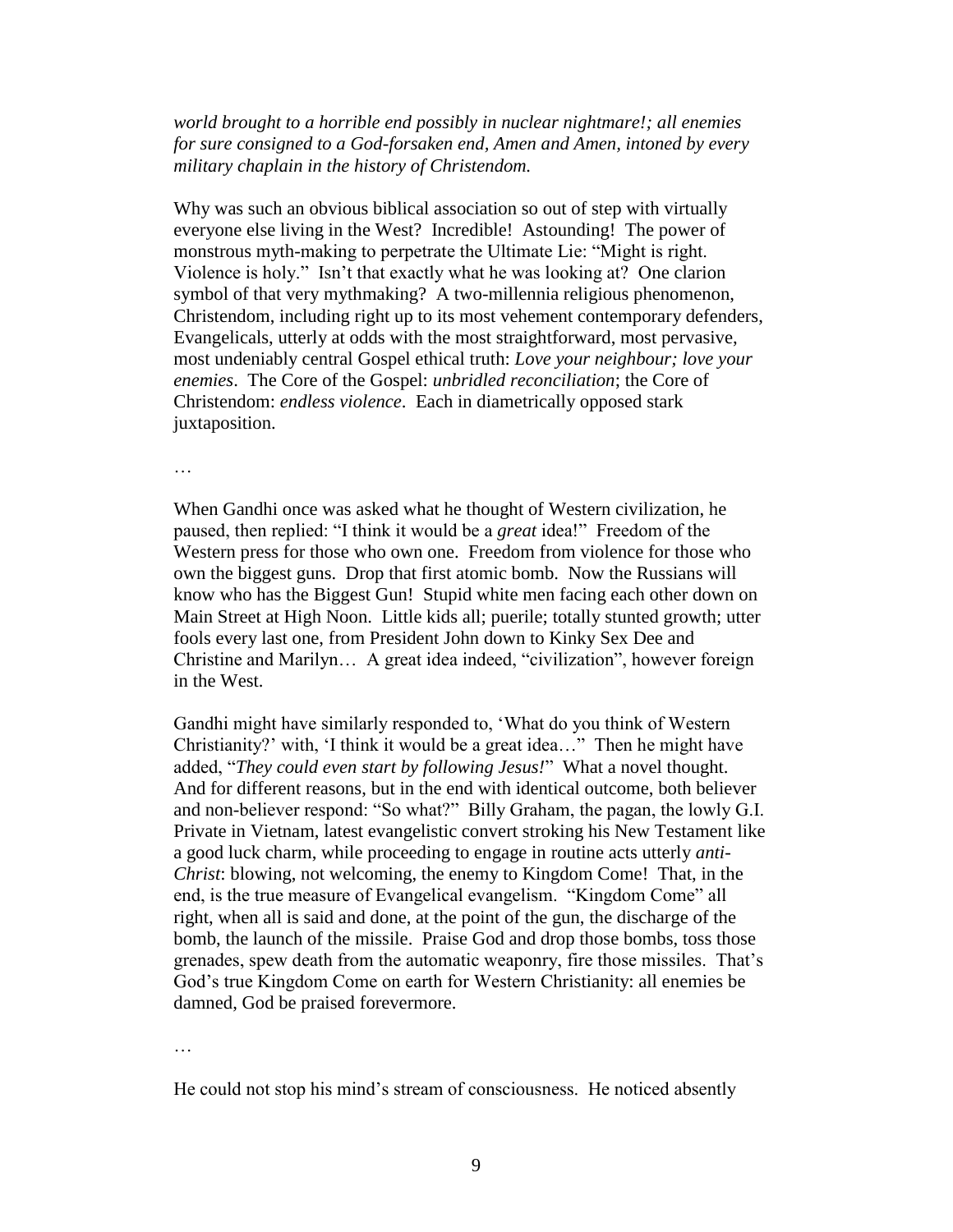geese overhead. Presumably. He imagined American war planes about to once again drop deadly destruction upon all beneath, the good creation.

…

And who would be thanked for saying, "But the Emperor has no clothes!"? Certainly not the little boy crying out the sudden revelation in Andersen's *The Emperor's New Clothes*. "Crucify him!", Andy suddenly heard the Evangelical hordes crescendo in response, as robustly, as resolutely, as incomprehensibly, as the mob in front of Pilate two thousand years before – or the soldiers doing Herod's bidding to the two-and-under toddlers in Bethlehem so long ago. Why did Andy's mind think this way? What was the matter with him? What had seized his troubled mind to arrive at conclusions that would get *him* crucified, and blacklisted by every Evangelical leader in the world? Who *did* he think he was?!

…

Had he somehow misunderstood? Did Evangelicals after all *really take Jesus seriously*? He thought immediately of all the "born-again" military personnel right in front of him. A real revival, the team had been told. He remembered what Hans Beutler had said, recalled his discussions with Dan, and reviewed his own awareness of church history. No. He was not wrong. The vast majority of Christians throughout history, and of his contemporary Evangelicals, best represented by Billy Graham at the White House in his constant blessing of U.S. military interventions, had always underwritten mass slaughter of America's, the West's, the "good guys'" enemies, worldwide. Whenever it served American, or Western interests.

There was always justification for Western Holocaust. The "other justification" like Paul's "other gospel" that was pure symmetrical inversion of biblical "justification by faith". It was Evangelicals' primary gospel; foremost kind of "justification". The Gospel of Jesus Christ, of the Bible, was unknown or secondary.

There was no difference between Evangelical doctrine and Mafia belief in the end. Regrettably or not, in cold blood, or with a glimmer of conscience, *people must die, the good earth be wasted!* Whatever to get the job done. It was the logic of High Priest Caiaphas who said of Jesus that it was better that one man should die than that the whole nation perish. Evangelicals, all of Christendom, had simply repeated that scapegoating anti-Gospel dogma throughout their long, sick and desperately evil history, who can know it?; Andy's mind echoed Jeremiah. The dynamics that had killed the Prince of Peace were identical to those theologized, endorsed, and perpetuated by *most* of Christendom *most* of history, by *most* everyone. Andy quoted to himself: *the heart is deceitful above all things, and desperately wicked, who can know*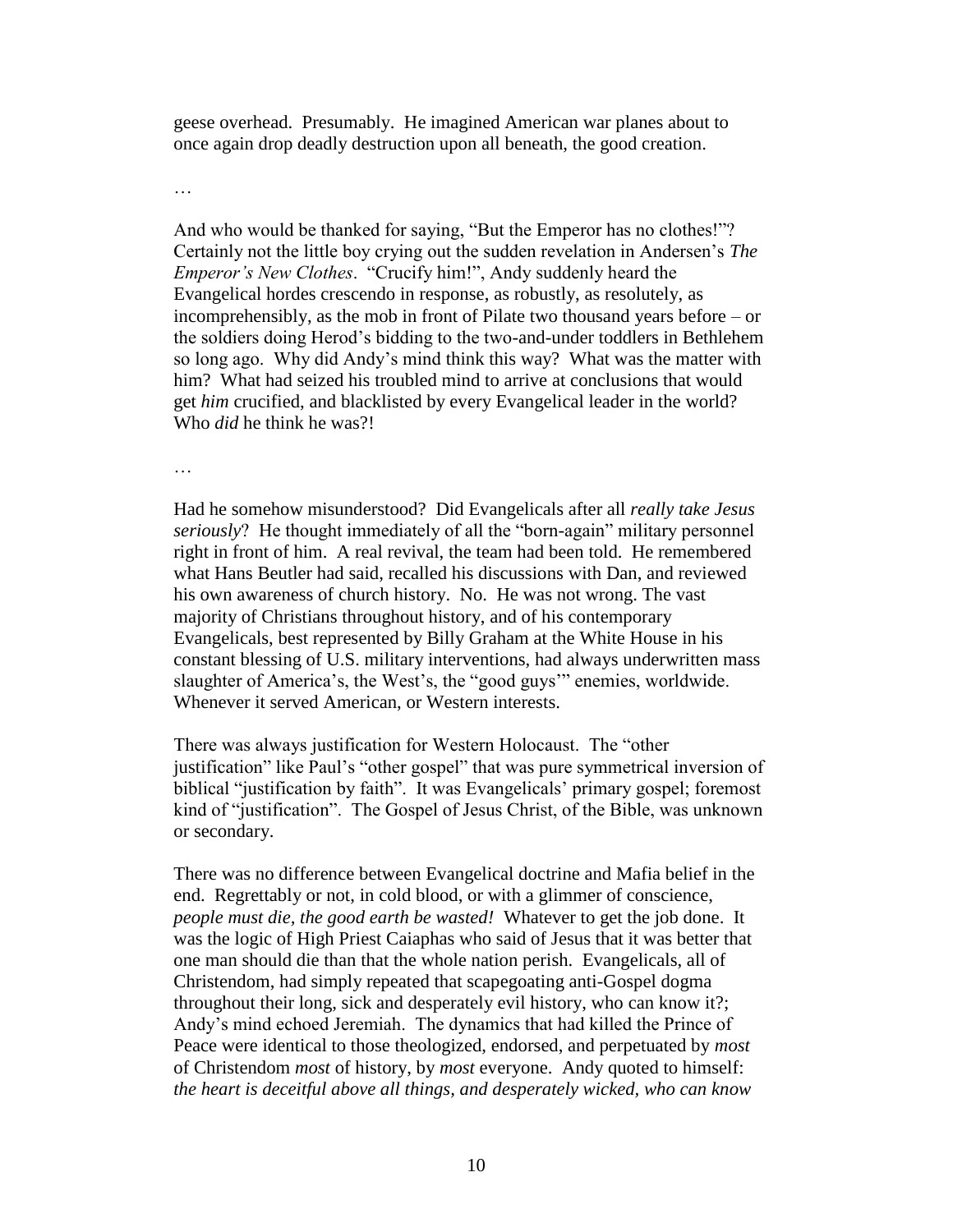*it?* Evangelicals obviously did not. Did he?

…

So what about all the Germans, Japanese, Koreans and Vietnamese – enemies all within the past thirty-five years – murdered on a grand scale by the "Good Guys", and blessed by all Christendom , except "enemy" Christendom, which of course identically called down God's blessing on the slaughter of the "Good, really Bad, Guys". Had God not made them in his image too? Had Christ not also died for them? Was there not Good News they were equally entitled to hear? Embrace? Live out? Does "love" mean in the end what the papal legate said centuries before, and Evangelicals explicitly follow in the present day, "Kill them all, God will sort out who are his own!"?

…

What kind of utter perversion, inversion, of biblical "love" had Christendom embraced, to permit the wholesale slaughter throughout the centuries of domestic and foreign "enemies", who were "neighbours", who were "God", at least God's image bearers, in whom, "the least of these", Jesus was to be found? Why had seemingly so few in the history of the church *from within*  screamed out: *The Emperor has no clothes!*?

Some of Andy's earlier discussions were doing reruns.

…

Was not Martin Luther tragically misguided in *only* trying to find justification before a holy God, yet never likewise before God's image-bearers, not least God's chosen, the Jews? Luther who had instructed the German Nobility, "Smite, slay and kill" the peasant hordes, and had committed to writing some of the most vituperative anti-Semitic hate literature known to humanity. Which the Lutheran church officially rejected only *after* the Nazis, steeped in Martin Luther's German Christianity, had slaughtered six million Jewish innocents.

Was not, come to think of it biblically, contrary to mainstream Protestant and Evangelical understandings, the *only* way to find a holy God *through loving embrace of neighbour and enemy*? Was not Jesus the Way, and that Way according to Jesus is living out the two Greatest Commandments, of which the second is the "royal law" and only way of actually performing the first – loving God – Whom one has not seen? How had Evangelicals, so adamant about following Jesus, sucked him utterly dry of all true content when it came to Jesus' own central teachings and example about love of neighbour and enemy?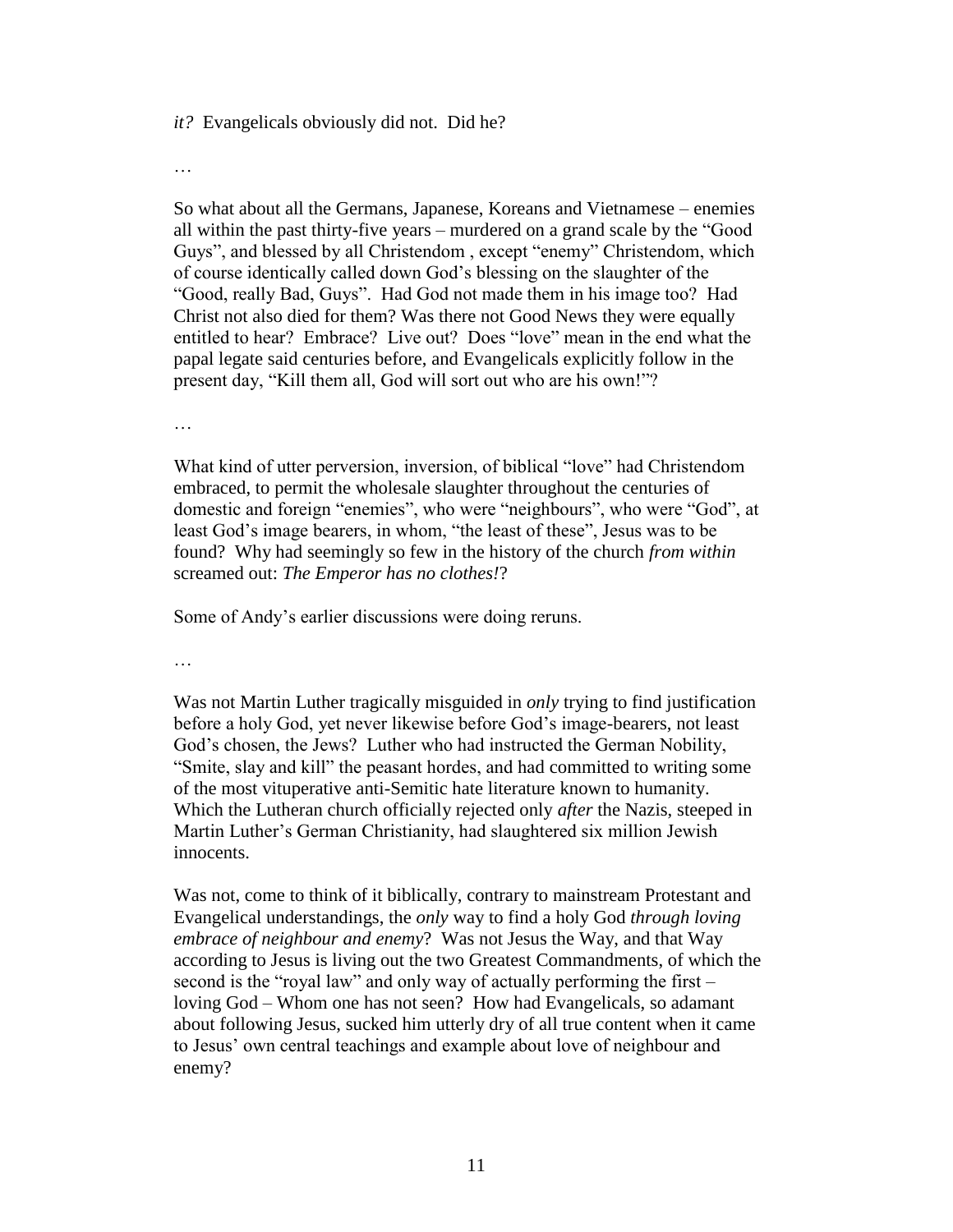Andy's mind had built up such momentum that nothing seemed able to stop the ineluctable questions he was posing to himself. He felt immobilized, like a terrified mouse before the proverbial snake. Yet somehow the serpent, unlike in the Primordial Garden, *rightly* was about to swallow its prey. Wasn't the church, in light of its long and terrifying history of violence, *one of the most evil scourges on humanity the world had known?* Possibly *the most evil?* He remembered a line from a German poem, *Die Gerechtigkeit der Erde, O Herr, hat Dich getötet –* the righteousness of the earth, O Lord, has killed you*.* Only he would change *O Herr* to *O Kirche.* The church had self-imploded in light of all human standards of righteousness, which were far more vaunted than the church's. Or were they? Had the secular world simply imbibed the church's biblical teaching, despite Christendom's contrary example, and now was holding the church to account when it had so quickly and so long since turned faithless to its own founding texts?

Andy didn't know where to turn. Who had written on this stuff? Why didn't he know of it? When in church history, if at all, did at least a few lonely voices cry out about the Emperor's, Christendom's, Evangelicalism's stark and shameful, vile and unconscionably evil nakedness; unrepentant and endlessly repeated whoredoms? Were there at least seven thousand in the long history of the church who had not bowed the knee? Would he have to leave the church to find God? Would he have to turn to the secular thinkers and philosophers to discover true biblical religion? Was the church, in the end, the Mob; worse?

…

He wished he could somehow tear out that part of his brain that was causing so much offence, like Jesus had said one should do with an eye or a hand. But wasn't the church in fact *the primary offender*? He recalled a saying he had read by Simone Weil: *The church is that great totalitarian beast with an irreducible kernel of truth*. And Weil refused to join it throughout her lifetime. No wonder, Andy now reconsidered. And hadn't she also said the most fundamental act of forgiveness humans needed to undertake is towards God? Wasn't she right? Might it indeed have been better had Jesus never been born even, had the word "God" never first been uttered long ago amongst Semitic nomads? Given how the church and its precursors had desecrated so violently its content?

Andy felt wretched. It seemed like he was being thrust *inside* an Alfred Hitchcock horror movie, when all perspectives and norms were rendered kaleidoscopic. Where was he to turn when everything normal had convulsed into a thousand distortions? He had come over to Germany to propagate faith, and instead had found his faith buffeted and sent topsy-turvy, not by contrary intellectual argument from others, he had braced for that, but from his own experience and rethinking within the faith.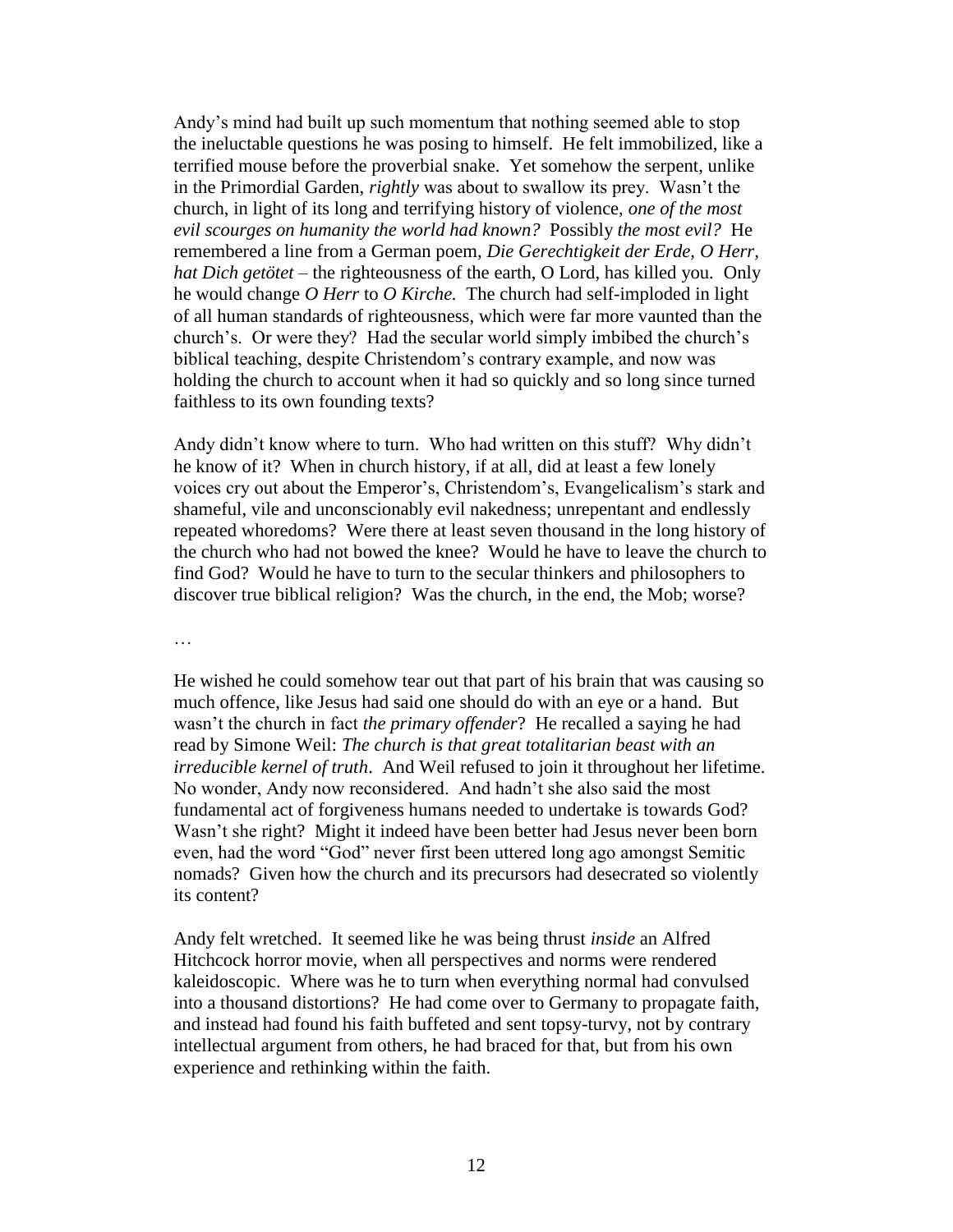He was his own fifth columnist, his own desperate traitor, self-betrayed! How distressing. He had unwittingly been lying in wait to ambush his easybelievism cheap-grace Evangelical faith, so proud and cocky about having "the truth", that he didn't know that he was himself the hunted, not the hunter.

The tables had been turned. The shoe was on the other foot. *He* needed to be evangelized. *He* was that Emperor without any clothes. This was *his* moment of truth. Would he repent and turn, from what?, Evangelical faith?, or would he, like the Emperor, thrust his head a little higher, and strut stark-staring naked onwards to the beat of Christendom's droning blood-drenched drums? He knew the sycophants who in that case would cheer him on. He knew the irony of a British gun boat "rescuing" the children in Golding's *Lord of the Flies*. Out of the frying pan, into the fire. Was he, in his evangelistic zeal, only guilty of traversing the ocean to make his converts *twice the sons of hell* for his efforts? Was this the indictment of most Evangelical missionary and evangelistic efforts worldwide, of every Billy Graham evangelistic crusade he had so unthinkingly prayed for? How dare he think such thoughts? Wasn't this ultimate heresy? *Who did he think he was?*

"O wretched man that I am!", he suddenly cried out audibly. No one heard.

Around the corner at which intersection he had arrived, there was a horrific thundering as Army vehicle upon army vehicle rolled down *Clayallee* to enter the Compound. There must have been twenty or more; tanks, armoured cars, and a fleet of others he could not identify. They must have been on some kind of training exercise. He was wrong, therefore. All the Christians were not at the Base. Some at least were training once again to kill. He felt sick. He felt like launching a rocket to wipe them all out. He felt wretched.

Jack came out after the last of the procession had turned in to the Compound.

Andy crossed over to the other side. Jack said he looked like he's seen a ghost. Andy said he *had*, millions of them. But nowhere the Holy Ghost.

Jack did not even try to understand.

"Let's head back. I'll tell you about the visit on the way."

Andy looked again at the Compound for the Holy Ghost, maybe Jesus. No such luck.

Jesus once said: "For the people of this world are more shrewd in dealing with their own kind than are the people of the light (Luke 16:8)." Sometimes they see better, too. Mahatma Gandhi refused to accept Christ according to missionary understandings. Yet he was greatly attracted to Christ's teachings, and sought to follow them. He once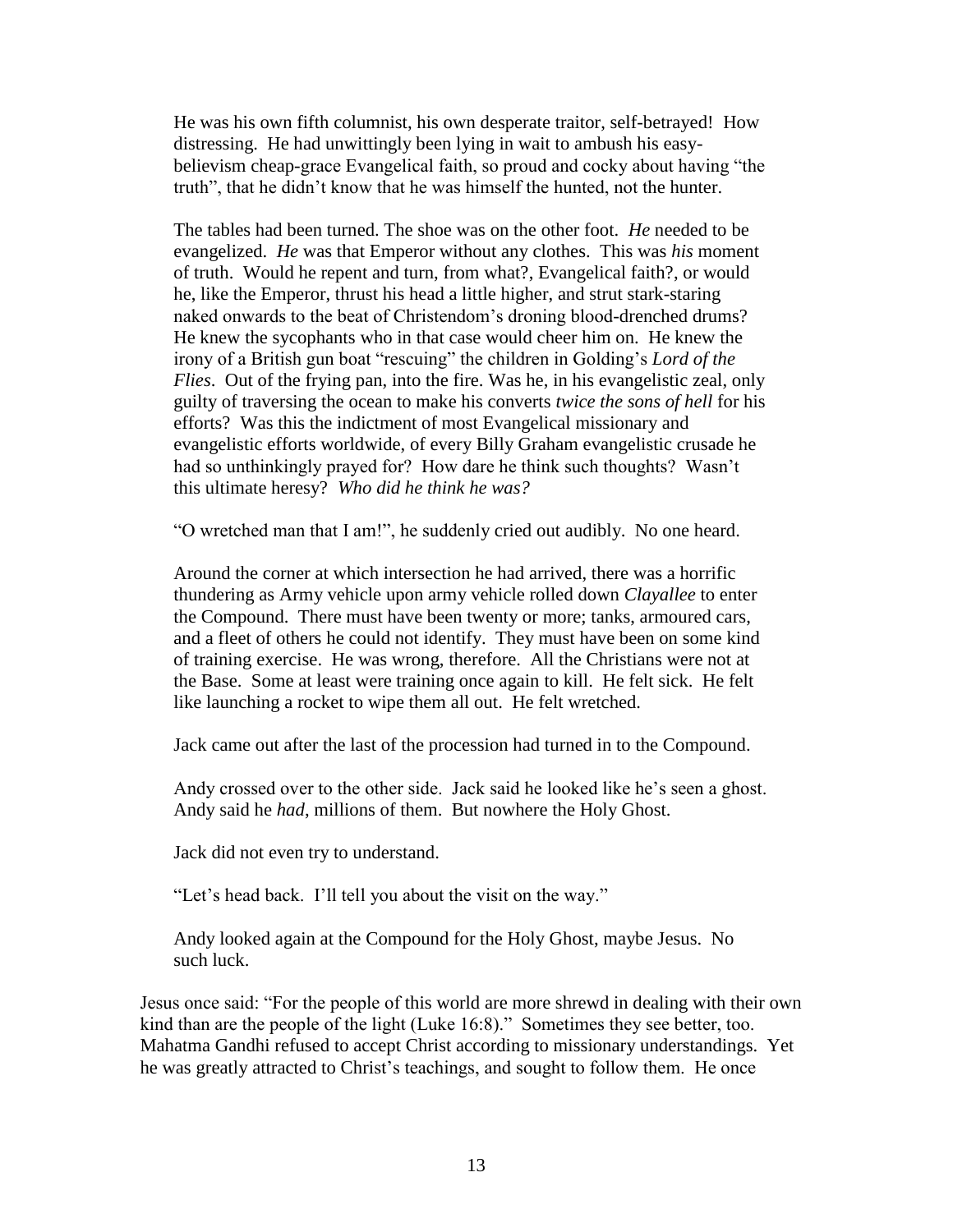observed: "The only people on earth who do not see Christ and His teachings as nonviolent are Christians."

Conundrum number one, to repeat: How can Christians committed to the Prince of Peace and the authority of Scripture destroy their enemies, and support the State to do the same?

#### *Conundrum II: Human Experience and Violence*

In Canada we've just come through another Remembrance Day celebration. When last year Westerners, we good guys, were celebrating the 60<sup>th</sup> anniversary of D-Day, the *Calgary Herald* published this Op. Ed. piece by me, entitled We Are Mansfield Park:

Western culture is committed to a mass mythology of the righteousness of war. The latest 60<sup>th</sup> Anniversary D-Day commemorations are recent evidence.

Anthropologist René Girard defines "mythology" as that which camouflages violence to benefit its perpetrators.

I have lived through 55 Remembrance Day and D-Day commemorations. I have only heard officially about the sacrifice and bravery of our soldiers in both World Wars. No government ceremony however has recounted Allied savagery and brutality, nor commemorated the millions of Allied civilian victims. This is disingenuous mythology.

My dad fought on the Italian front in World War II. It was known that at its most savage, Allied soldiers did not take prisoners… A few years ago, my teen-age eldest burst into tears when this awareness sank in. His grandfather *never* talked about the War until his dying day. But silence like mythology only covers, does not exonerate, culpability.

Edgar L. Jones wrote in *The Atlantic Monthly* February 1946, "One War is Enough" [\(http://www.theatlantic.com/unbound/bookauth/battle/jones.htm\)](http://www.theatlantic.com/unbound/bookauth/battle/jones.htm): "What kind of war do civilians suppose we fought, anyway? We shot prisoners in cold blood, wiped out hospitals, strafed lifeboats, killed or mistreated enemy civilians, finished off the enemy wounded, tossed the dying into a hole with the dead, and in the Pacific boiled the flesh off enemy skulls to make table ornaments for sweethearts, or carved their bones into letter openers. We topped off our saturation bombing and burning of enemy civilians by dropping atomic bombs on two nearly defenseless cities, thereby setting an all time record for instantaneous mass slaughter." And again: "… we mutilated the bodies of enemy dead, cutting off their ears and kicking out their gold teeth for souvenirs, and buried them with their testicles in their mouths, but such flagrant violations of all moral codes reach into still-unexplored realms of battle psychology."

Retired American Lt. Col. David Grossman has since done some of this study in a new area of research he has dubbed "killology". He writes that modern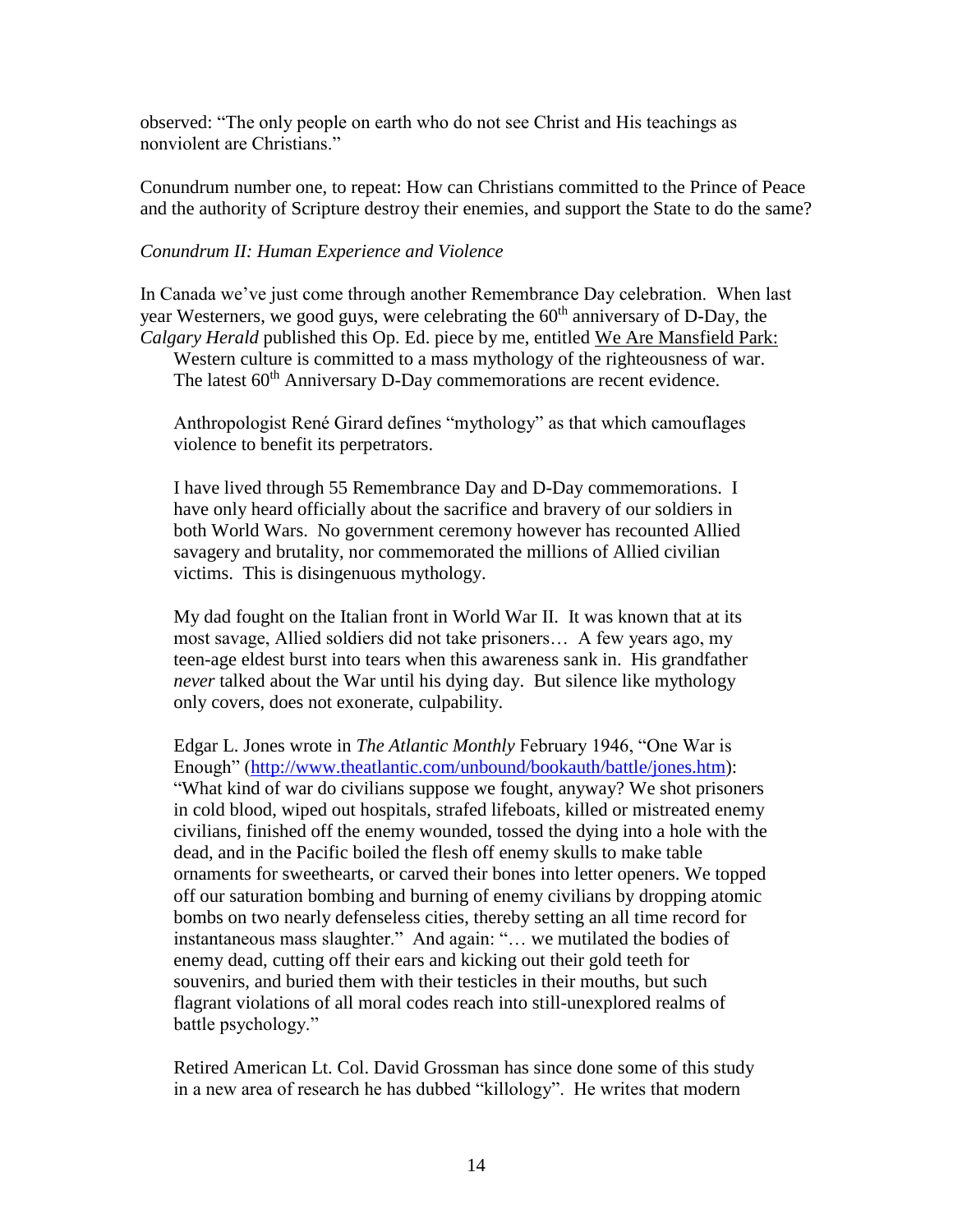soldiers are trained in brutalization: "This brutalization is designed to break down your existing mores and norms and to accept a new set of values that embrace destruction, violence, and death as a way of life. In the end, you are desensitized to violence and accept it as a normal and essential survival skill in your brutal new world." (See his website: [www.killology.com.](http://www.killology.com/))

In October, 2003, *The Toledo Blade* ran a Pulitzer-Prize winning four-part series, "Buried Secrets, Brutal Truths", on atrocities committed by an elite army unit, *Tiger Force*, in Vietnam, designated "a rogue unit". During its reign of terror in the Central Highlands of Vietnam in 1967, hundreds of civilians were mercilessly tortured and murdered. The government investigation into these atrocities was intended to remain buried forever. There were no criminal charges laid. (See:

[http://www.toledoblade.com/apps/pbcs.dll/article?AID=/20031022/SRTIGER](http://www.toledoblade.com/apps/pbcs.dll/article?AID=/20031022/SRTIGERFORCE/110190169) [FORCE/110190169\)](http://www.toledoblade.com/apps/pbcs.dll/article?AID=/20031022/SRTIGERFORCE/110190169)

In a December 28, 2003 article, *The New York Times* quoted David Hackworth, creator of the Tiger Force unit: "Vietnam was an atrocity from the get-go. It was that kind of war, a frontless war of great frustration. There were hundreds of My Lais. You got your card punched by the numbers of bodies you counted." The article adds: "But they [those from Tiger Force interviewed] wanted to make another point: that Tiger Force had not been a 'rogue' unit. Its members had done only what they were told, and their superiors knew what they were doing." This "defence" was regularly heard at the Nuremberg Trials.

Former Democratic Presidential candidate John Kerry was also quoted giving evidence before the Senate Foreign Relations Committee in 1971. He reported that American soldiers in Vietnam had "raped, cut off heads, taped wires from portable telephones to human genitals and turned up the power, cut off limbs, blown up bodies, randomly shot at civilians, razed villages in fashion reminiscent of Genghis Khan, shot cattle and dogs for fun, poisoned food stocks and generally ravaged the countryside of South Vietnam in addition to the normal ravage of war, and the normal and very particular ravaging which is done by the applied bombing power of this country." The full article may be found at:

[http://www.nytimes.com/2003/12/28/national/28TIGE.html?ex=1073639319&](http://www.nytimes.com/2003/12/28/national/28TIGE.html?ex=1073639319&ei=1&en=94ecfbb2e66368dd)  $e_i=1$ &en=94ecfbb2e66368dd. A similar reality is being revealed in the War on Terror.

In Tokyo, March 9 and 10, 1945 about 100,000 civilians died from incendiary bombing, as in Dresden a month earlier. General Curtis LeMay, highly decorated commander of the Japanese war theatre, boasted that "we scorched and boiled and baked to death more people in Tokyo on that night of March 9- 10 than went up in vapor at Hiroshima and Nagasaki combined." "I suppose if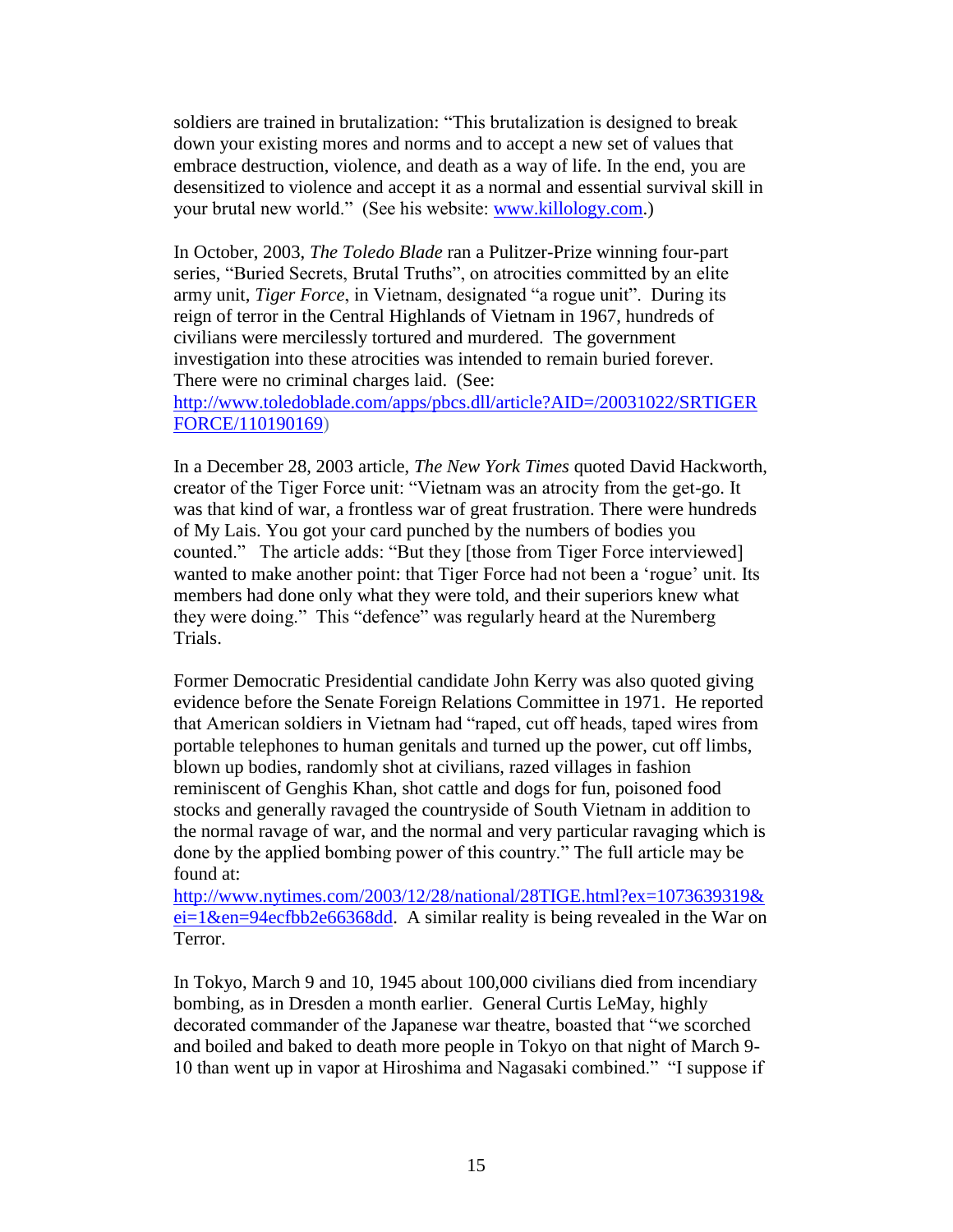I had lost the war," LeMay later commented, "I would have been tried as a war criminal. Fortunately we were on the winning side."

There were about 800,000 civilian casualties in bombings of 66 other Japanese cities, culminating in Hiroshima and Nagasaki with an instantaneous death toll in fact of over 200,000 civilians. There were also about one million civilian casualties in Germany from Allied carpet bombing of 42 cities.

In the movie adaptation of Jane Austen's *Mansfield Park*, the central character, Fanny Price at age 10 goes to live at her relatives' fairy-tale estate, Mansfield Park. Her new life is idyllic and genteel in every way. But eventually into her adulthood the awful truth emerges, adumbrated throughout the movie: the "civilized" opulence is underwritten by the putrid horror of New World slavery that her uncle, Sir Thomas, oversees business interests in, and (implied) also participates in rape with impunity of chattel black women, and worse.

Our cherished avowal of democracy and freedom, our protestations of inviolable international human rights, stand knee-deep in the blood of millions of civilian victims the world over. This unmitigated horror is the (officially) unacknowledged legacy of World War II, of all war.

We are Mansfield Park.

In response to the detailed weaponry of the current American military, I wrote a poem entitled: It's All Fun and War Games at the Air Show! It starts out:

They've found body parts at a Coquitlam pig farm in BC Disgusting, revolting, rightly wrenching. How can a person be so perverse? Humanity reversed.

*But not us! Oh, no! Of course! But not us! Of course! Oh, no! It's all fun and games at the Air Show!*

Just sex trade workers after all, titillation and obfuscation for many years. But even sex trade workers get their (posthumous) day in court so it seems….

*But not the victims of our bombs. Whose body parts to far-flung corners are strewn.*

Take Scatmines for starters, let's call them "Gators": One bomb spreads 564 mines out over a 200 by 650 metre area. Shrapnel-loaded, they "produce a kill" When the landmine is triggered by a trip wire. Only a few millions around worldwide (failure to self-destruct) A nasty little trip-up blessed by John Doe (taxpayer no?)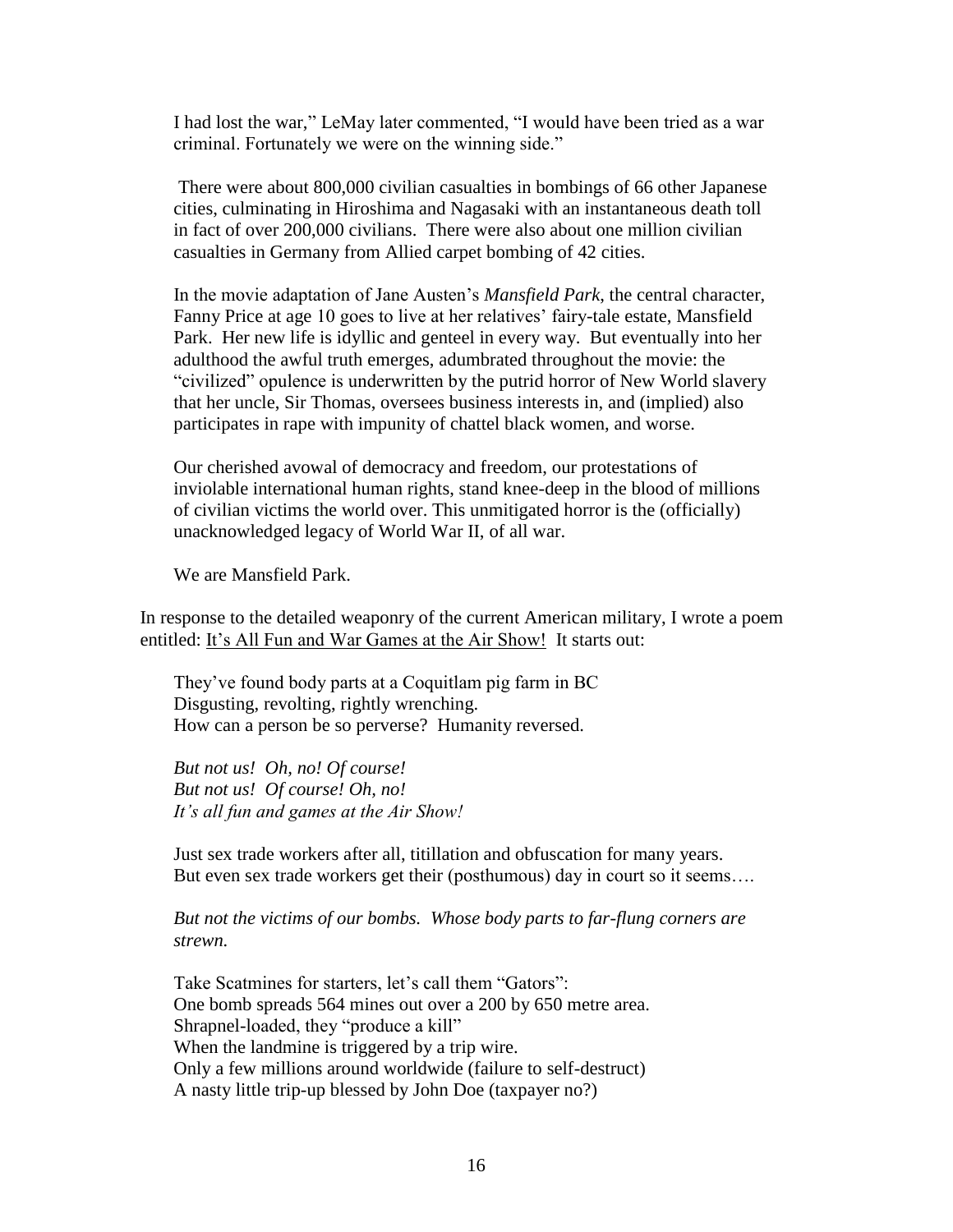The US would not ban them – they might be needed in a fight… Imagination from hell… a nice democratic university lab somewhere.

*But not us! Oh, no! Of course? But not us! Of course! Oh, no! It's all fun and games at the Air Show!*

Or the BLU-82 – a friendly 15,000 pound giant. (The kids would love its flash!)

Second biggest conventional money can buy! The Vietnamese loved it (NOT!).

One explosion kinda unmakes their (*"them" not "us"*) day

Though the kids below would never know… They call it "Daisy Cutter" I call it "Widow, Widower, Fatherless, Motherless, Sibling-less Childless Maker"

Doesn't matter really what it's named – leaves all around not just maimed… Since it vapourizes up to 264,000 square metres. Everything/one.

(Makes the Oklahoma City Bomber, *that Devil Incarnate!*, look like an amateur,

His detonation almost an innocuous love-in. Executed justly for his *misdemeanour*!)

Not to worry though: only a few dozens ever used, and certainly NIMBY! Instant helicopter landing pad! Likely a promotion for the inventors…

Why unlike Edison like its victims do we never know their names?

Are they ashamed to hold heads up high beside such diabolical engines of death –

I wonder why?"

Then the MOAB, biggest conventional money can buy. (Soon for sale – don't be shy!)

Though you can't buy used… "Daisy-Cutter" replaced by cruise…

"*The idea behind an 'air burst' weapon, as opposed to a weapon that explodes on impact with the ground, is to increase its destructive range. A bomb that penetrates the ground and then bursts tends to send all of its energy either down into the ground or straight up into the air. An air burst weapon sends a great deal of its energy out to the side." Read "maximized death and destruction everywhere*."

Where do they hatch these mini-fiends? Hitler clones. Timothy McVeigh genes.

In America's democracy, it's hard to believe I know. "All men are created equal"

Notwithstanding. Unless you live "over there" where our bombs are landing. Then you are not human but guinea pig: democracy imploded, up the jig!

The MOAB – features 40% greater bang for the buck

(Not a thing below its life does not suck)

Than the measly BLU-82. New and just barely tested (you can see great videos!)

(The US military calls it "Mother Of All Bombs" to parody Hussein.)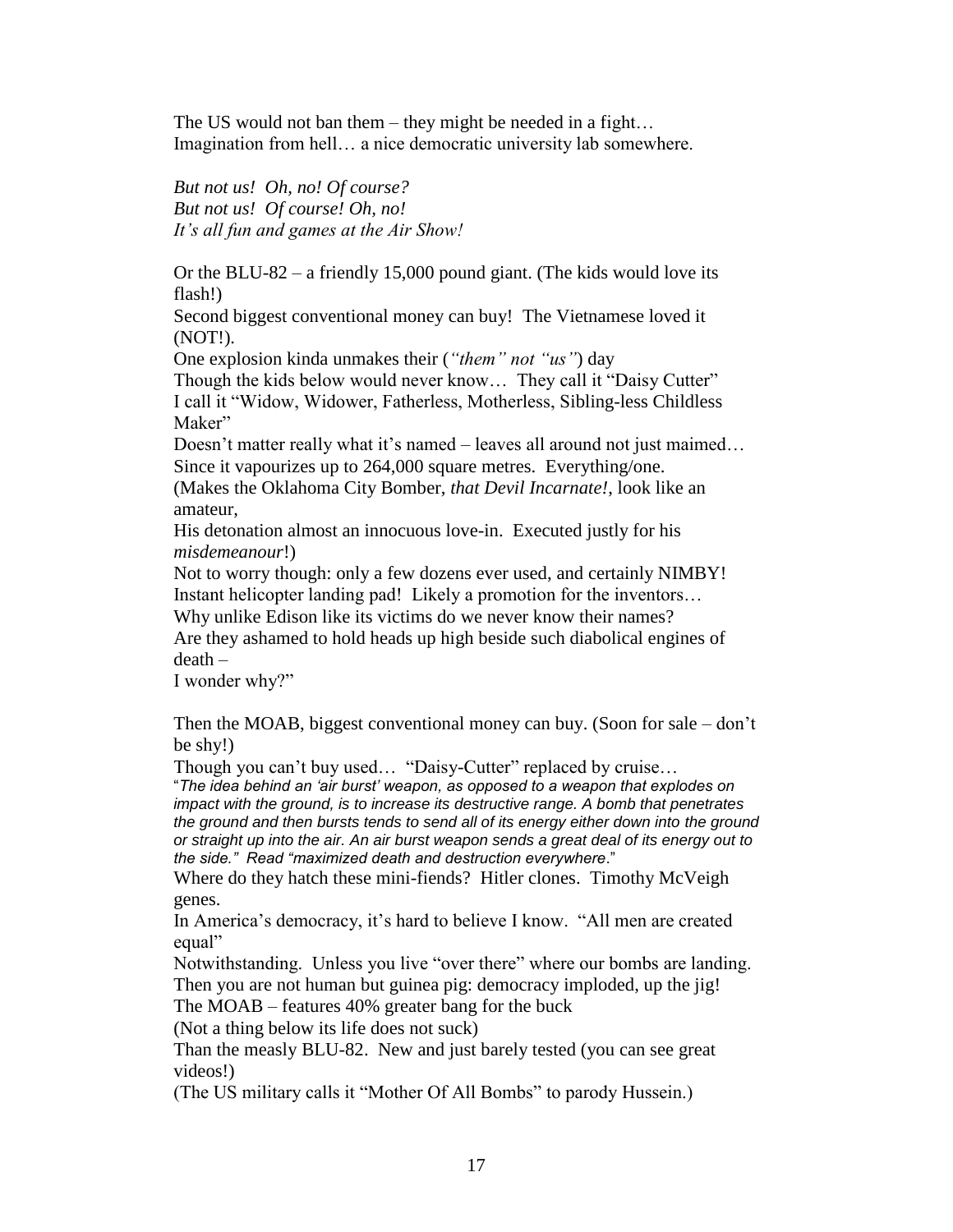Everything incinerated below – only dead little children the videos don't show. Chemically ignited, though chemical weapon of course not (NOT?!) Only *they* have WMD's and *US*?: "Praise God and pass the bombs!" So of course WMD-less, but not god-less no! They have Billy Graham and myriad lesser lights to ever bless their show. Terror just the same; US ultimate "rogue state" not. (NOT?!) Such weapons from hell blow to same. For Americans though, just part of the game.

It's all so surgically legal – like those Nazis in their white coats. Six millions dead just the same – Holocaust deniers be damned! But all victims of US and NATO bombs are well-deserved deaths – Please, stop your wimpish bitching and complaining! Besides, how dare they live over there with bombs and missiles raining? Don't they know it's much safer here – in the eye of the storm no fear? How can we help if those little kids, their mothers the elderly, innocent others …

Incinerate beneath our fire? Wrong place, wrong time – don't they know? "It's a tough job, killing the innocents, but somebody's gotta do it!" Those brave young pilots at the Air Show! God bless 'em! Our henchmen! God bless America! For democracy you know! Herod's thugs in war planes stand tall, but "holocaust deniers" – not at all!

*No we're the "good" guys. Never in the way. We're not the victims of our bombs.* (Or are we?) *There are none, really, just "military targets and collateral damage" But not us! Of course! Oh, no! Not holocaust deniers no! It's all fun and games at the Air Show!*

And so on. The poem is a few pages long. You get the idea!

Chris Hedges is the award-winning author of *War is a Force That Gives Us Meaning*, first published in 2002. Reading it brought out the Hi-Liter for use on many pages. He wrote in the *Introduction* that "The enduring attraction of war is this: Even with its destruction and carnage it can give us what we long for in life. It can give us purpose, meaning, a reason for living (p. 5)." In turn, Hedges claims. "War finds its meaning in death (p. 144)." This death is usually that of the innocent victim war must now be waged to avenge/protect. A little later in the Introduction we read: "Once we sign on for war's crusade, once we see ourselves on the side of angels, once we embrace a theological or ideological belief system that defines itself as the embodiment of goodness and light, it is only a matter of how we will carry out murder (p. 9)." Ever since World War I, when warfare became so much more technologized, in particular aerial warfare became the new staple in the warrior's arsenal, civilians have been its primary victims, Hedges informs us. He says: "The technological and depersonalized levels of organized killing begun in World War I have defined warfare ever since (p. 85)." In the past century, some 62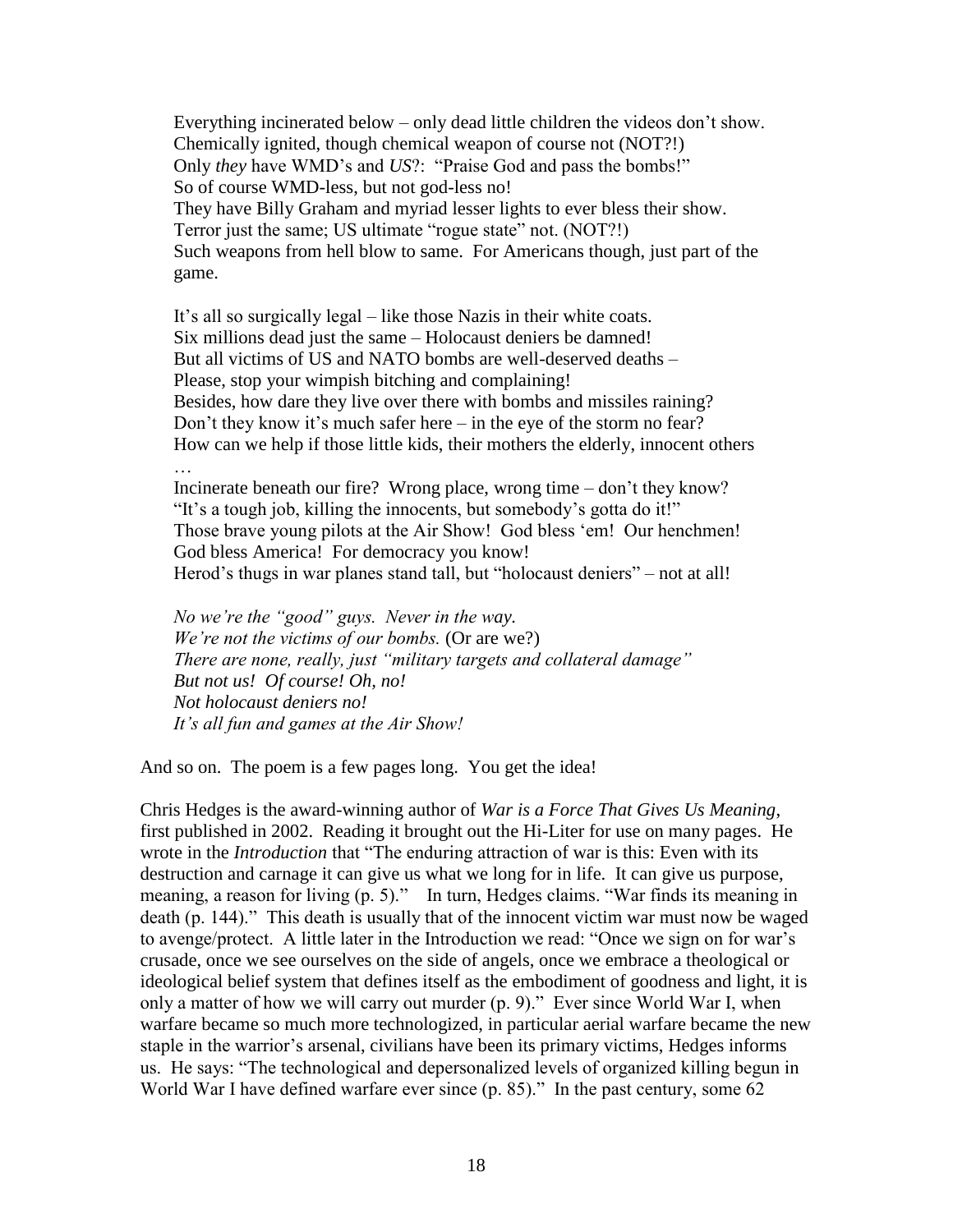million innocents died simply because they were there where the bombs detonated, the missiles exploded, the bullets whizzed. The wrong place at the wrong time. Comparatively, *only* some 45 million military personnel were killed in last century's conflicts. Much safer to be a soldier! But just pause with me for a moment: 62 million civilian victims in a century of warfare. Canada's current population is about 32,000,000. Vancouver's population is about 2,000,000. This means that twice in the last century, war has eradicated every living soul in Canada, except the second time, it spared Vancouver. And these are just the civilians. Add the military personnel and Canada's population is wiped out a third time, and a fourth time, with half the population and Vancouver and the Fraser Valley the fourth time left to bury the dead.

So Hedges writes again: "In the world of war, perversion may become moral; guilt may be honor, and the gunning down of unarmed people, including children, may be defined as heroic. In this world the 'liquidation' of the enemy, with the enemy defined as simply the other, is part of the redemption of the nation (p. 139)."

Once in crossing the American border, I hesitated in answer to a question, and was immediately ordered out of the car, and told to open up my trunk. I had done nothing wrong but hesitate. In Iraq, American military, at checkpoints routinely "light up" vehicles, if even a hint of something wrong is there. And suddenly whole families are shot to death, on a whim. *New York Times* journalist Bob Herbert wrote a year ago: "Unofficial estimates of the number of Iraqis killed in the war have ranged from 10,000 to 30,000. But a survey conducted by scientists from Johns Hopkins University, Columbia University and Al Mustansiriya University in Baghdad compared the death rates of Iraqis before and after the American invasion. They estimated that 100,000 more Iraqis have died in the 18 months since the invasion than would have been expected based on Iraqi death rates before the war". Herbert adds: "Most of the widespread violent deaths, the scientists reported, were attributed to coalition forces. 'Most individuals reportedly killed by coalition forces,' the report said, 'were women and children.' "

Hedges goes on to explain that "Wars that lose their mythic stature for the public, such as Korea or Vietnam, are doomed to failure, for war is exposed for what it is – *organized murder* (italics added, p. 21)." The primary disseminators of this mythology are the state and the press. So Hedges tells us that war is the ultimate national drug as well, and "The myth of war sells and legitimizes the drug of war (p. 25)."

With reference to Jesus' call to "Love your enemies", Hedges writes: "A soldier who is able to see the humanity of the enemy makes a troubled and ineffective killer (p. 73)." This is why as mentioned killologist David Grossman writes that modern soldiers are trained in brutalization. So Hedges says of America: "We equip and train the most efficient killers on the planet (p. 85)." This of course should mean, Mennonite John Stoner suggests ironically, that when furloughed or discharged veterans kill at home, they should only be charged with poaching – killing out of season. For, after all, the government taught them in the first place to kill mercilessly. That in fact was the greatest good. So how can the government ever hold them responsible whenever they kill – except for the lesser misdemeanour of killing out of season?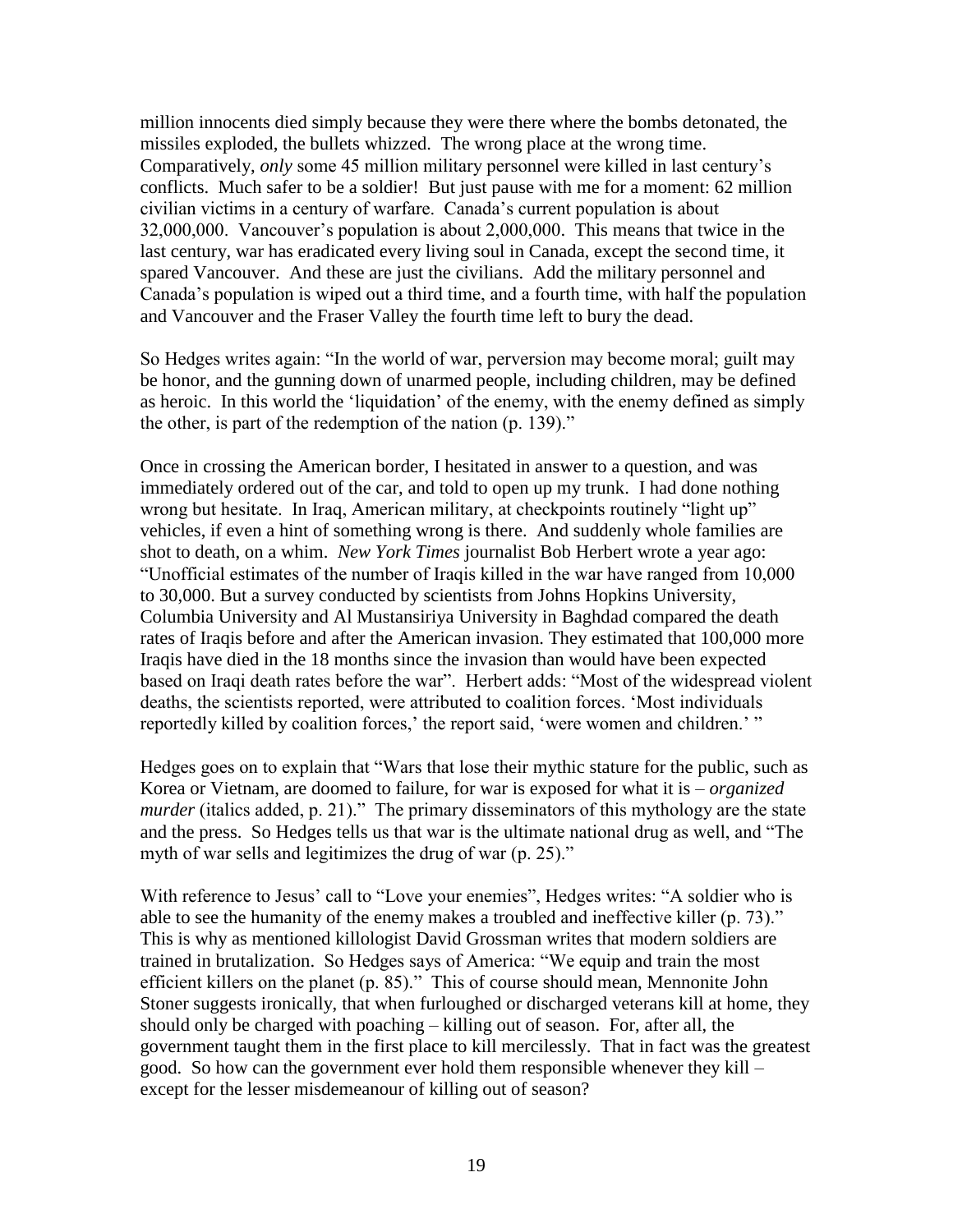Hedges says further: "The moral certitude of the state in wartime is a kind of fundamentalism. And this dangerous messianic brand of religion, one where self-doubt is minimal, has come increasingly to color the modern world of Christianity, Judaism, and Islam… There is a danger of a growing fusion between those in the state who wage war – both for and against modern states – and those who believe they understand and can act as agents of God (p. 147)."

In his final chapter, Hedges discusses "eros" and "thanatos" – love and death. He writes: "War is necrophilia [sexual attraction to the dead]. And this necrophilia is central to soldiering, just as it is central to the makeup of suicide bombers and terrorists. The necrophilia is hidden under platitudes about duty or comradeship. It waits, especially in moments when we seem to have little to live for and no hope, or in moments when the intoxication of war is at its pitch, to be unleashed. When we spend long enough in war it comes to us as a kind of release, a fatal and seductive embrace that can consummate the long flirtation with our own destruction. The ancient Greeks had a word for such a drive. They called it *ekpyrosis* – to be consumed by a ball of fire. They used the word to describe heroes (p. 166)."

In an observation that could have come straight from René Girard, though Hedges seems not to know of him, we read: "The lust for violence, the freedom to eradicate the world around them, even human lives, is seductive. And the line that divides us, who would like to see ourselves as civilized and compassionate, from such communal barbarity is razor-thin. In wartime it often seems to matter little where one came from or how wellschooled and moral one was before the war began. The frenzy of the crowd is overpowering (p. 172)." And of course a central teaching of Søren Kierkegaard was: "The crowd is untruth".

So Hedges observes: "The myth of war and the drug of war wait to be tasted. The mythical heroes of the past loom over us. Those who can tell us the truth are silenced or prefer to forget. The state needs the myth, as much as it needs its soldiers and its machines of war, to survive (p. 173)."

Alexander Solzhenitsyn wrote in *The Gulag Archipelago*: "It was only when I lay there on rotting prison straw that I sensed within myself the first stirrings of good. Gradually it was disclosed to me that the line separating good and evil passes not through states, nor between classes, nor between political parties either, but right through every human heart, and through all human hearts. This line shifts. Inside us, it oscillates with the years. Even within hearts overwhelmed by evil, one small bridgehead of good is retained; and even in the best of all hearts, there remains a small corner of evil." I once heard a Catholic priest say, "Every saint has a past; every sinner has a future.". An American cartoon character, Pogo, whose home was a Florida swamp, used to say, "We have met the enemy and he is us." The African understanding of *ubuntu* and the application to humans of the doctrine of the Trinity both tell us: *a person is a person through other persons*. The flip side or corollary is: *a person loses personhood when he or she destroys or degrades another person.*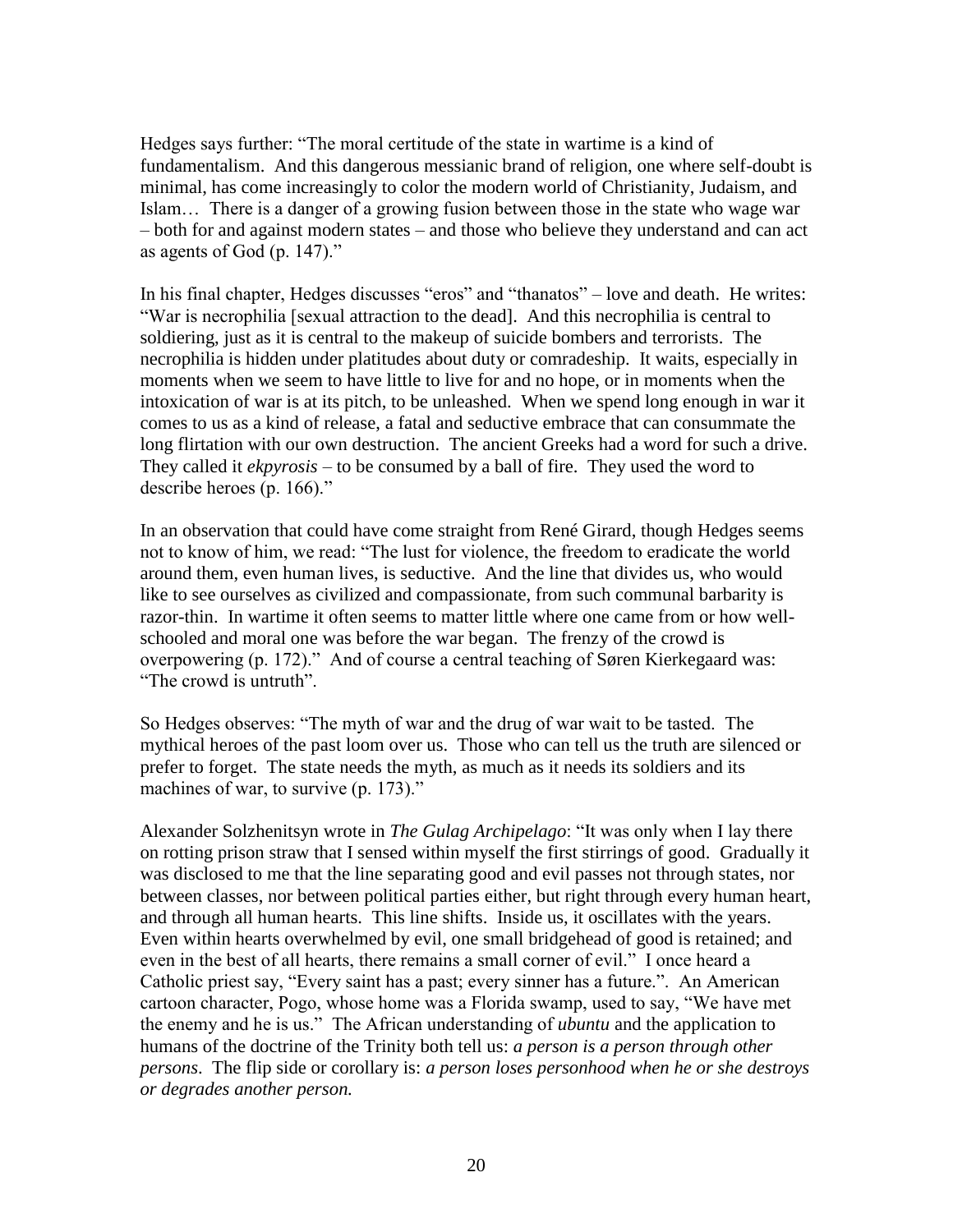So, almost at the end of the book, Hedges observes: "As long as we think abstractly, as long as we find in patriotism and the exuberance of war our fulfillment, we will never understand those who do battle against us, or how we are perceived by them, or finally those who do battle for us and how we should respond to it at all. We will never discover who we are. We will fail to confront the capacity we all have for violence. And we will court our own extermination. By accepting the facile cliché that the battle under way against terrorism is a battle against evil, by easily branding those who fight us the barbarians, we, like them, refuse to acknowledge our own culpability. We ignore real injustices that have led many of those arrayed against us to their rage and despair (p.  $180$ ."

By the end of the book, there is not a shred of legitimation, whether moral, spiritual, pragmatic, historical, theological, psychological, sociological, or just plain *logical*, that is left to justify war. Every prop is kicked from under such would-be defenders' feet.

But now I present conundrum two. For Hedges, who holds a Masters of Divinity degree from Harvard, writes in the Introduction: "And yet, despite all this, I am not a pacifist... Even as I detest the pestilence that is war and fear its deadly addiction, even as I see it lead states and groups towards self-immolation, even as I concede that it is war that has left millions of dead and maimed across the planet, I, like most reporters in Sarajevo and Kosovo, desperately hoped for armed intervention. The poison that is war does not free us from the ethics of responsibility… Force is and I suspect always will be part of the human condition. There are times when the force wielded by one immoral faction must be countered by a faction that, while never moral, is perhaps less immoral (p. 16)." He writes later: "Reinhold Niebuhr warned us that moral choice is not between the moral and the immoral, but between the immoral and the less immoral (p. 144)."

And there you have it. War, in the end, is a necessary force to give us, if not meaning, *justice*. And we're right back to Richard Hays' discussion of "violence in defense of justice".

Conundrum number two: how can people knowing remotely the absolute horror and bankruptcy of war even for a moment continue to embrace it? How can this be? Who has the wisdom of Solomon to distinguish which side of a conflict is "less immoral", when self-interest, nepotism, historical myopia, and numerous psychological and sociological factors impinge on all judgment as blinders? Theologian Lee Griffith wrote in a penetrating book, *The War on Terrorism and the Terror of God*: "What would this mean if it were true that we love God only as much as the person we love least? Would it not mean that, when we have finally won the victory in our war on terrorism, when we have finally managed to exterminate all the thugs and Hitlers and terrorists, we will have expressed nothing so much as our total confidence in the death of God? (p. 263)" This is the heart of Griffith's sustained thesis that "the biblical concept of 'the terror of God' stands as a renunciation of all violence – and of death itself (inside front jacket cover)."

### *Conclusion*